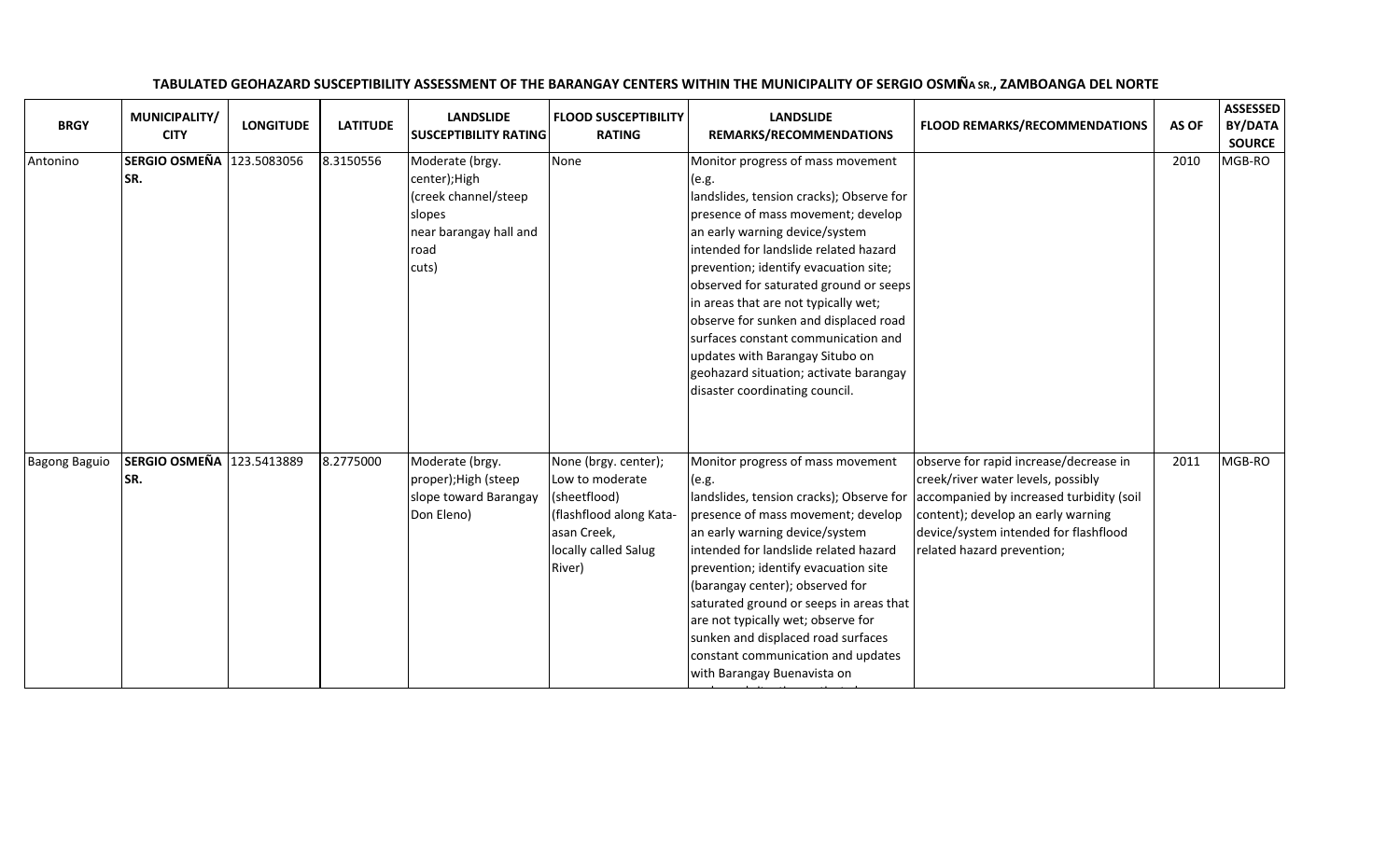| Bagumbayan | SERGIO OSMEÑA 123.3125278 | 8.2801944 | Moderate (brgy.         | None                 | Monitor progress of mass movement                                             | observe for rapid increase/decrease in    | 2010 | MGB-RO |
|------------|---------------------------|-----------|-------------------------|----------------------|-------------------------------------------------------------------------------|-------------------------------------------|------|--------|
|            | SR.                       |           | proper): High           | (sheetflood)         | (e.g. landslides, tension cracks);                                            | creek/river water levels, possibly        |      |        |
|            |                           |           | (creek channel, road    | moderate             | Observe for presence of mass                                                  | accompanied by increased turbidity (soil  |      |        |
|            |                           |           | cuts and steep slopes); |                      | (flashflood along creek)   movement; develop an early warning                 | content); develop an early warning        |      |        |
|            |                           |           |                         |                      | device/system intended for landslide                                          | device/system intended for flashflood     |      |        |
|            |                           |           |                         |                      | related hazard prevention; identify                                           | related hazard prevention; Identify       |      |        |
|            |                           |           |                         |                      | evacuation site; observed for saturated                                       | alternate route/access road for the       |      |        |
|            |                           |           |                         |                      | ground or seeps in areas that are not                                         | residents during rainy season or heavy,   |      |        |
|            |                           |           |                         |                      | typically wet; observe for sunken and                                         | incessant rain since the available road   |      |        |
|            |                           |           |                         |                      | displaced road surfaces; constant                                             | to the barangay passes several            |      |        |
|            |                           |           |                         |                      | communication and updates with                                                | segments of the active river.             |      |        |
|            |                           |           |                         |                      | barangay Nazareth on geohazard                                                |                                           |      |        |
|            |                           |           |                         |                      | situation; activate barangay disaster                                         |                                           |      |        |
|            |                           |           |                         |                      | coordinating council.                                                         |                                           |      |        |
|            |                           |           |                         |                      |                                                                               |                                           |      |        |
|            |                           |           |                         |                      |                                                                               |                                           |      |        |
|            |                           |           |                         |                      |                                                                               |                                           |      |        |
|            |                           |           |                         |                      |                                                                               |                                           |      |        |
| Biayon     | SERGIO OSMEÑA 123.4804167 | 8.2998333 | Moderate (brgy.         | None (brgy. proper); | Monitor progress of mass movement                                             | Put up concrete canals for surface runoff | 2010 | MGB-RO |
|            | SR.                       |           | proper);High            | low(flashflood along | (e.g.                                                                         | during heavy downpour.                    |      |        |
|            |                           |           | (creek channel/steep    | creek)               | landslides, tension cracks); Observe for                                      |                                           |      |        |
|            |                           |           | slopes)                 |                      | presence of mass movement; develop                                            |                                           |      |        |
|            |                           |           |                         |                      | an early warning device/system                                                |                                           |      |        |
|            |                           |           |                         |                      | intended for landslide related hazard                                         |                                           |      |        |
|            |                           |           |                         |                      | prevention; identify evacuation site;                                         |                                           |      |        |
|            |                           |           |                         |                      | observed for saturated ground or seeps                                        |                                           |      |        |
|            |                           |           |                         |                      | in areas that are not typically wet;<br>observe for sunken and displaced road |                                           |      |        |
|            |                           |           |                         |                      | surfaces ; constant communication and                                         |                                           |      |        |
|            |                           |           |                         |                      | updates with Barangay Poblacion Alto                                          |                                           |      |        |
|            |                           |           |                         |                      | on geohazard situation; activate                                              |                                           |      |        |
|            |                           |           |                         |                      | barangay disaster coordinating council.                                       |                                           |      |        |
|            |                           |           |                         |                      |                                                                               |                                           |      |        |
|            |                           |           |                         |                      |                                                                               |                                           |      |        |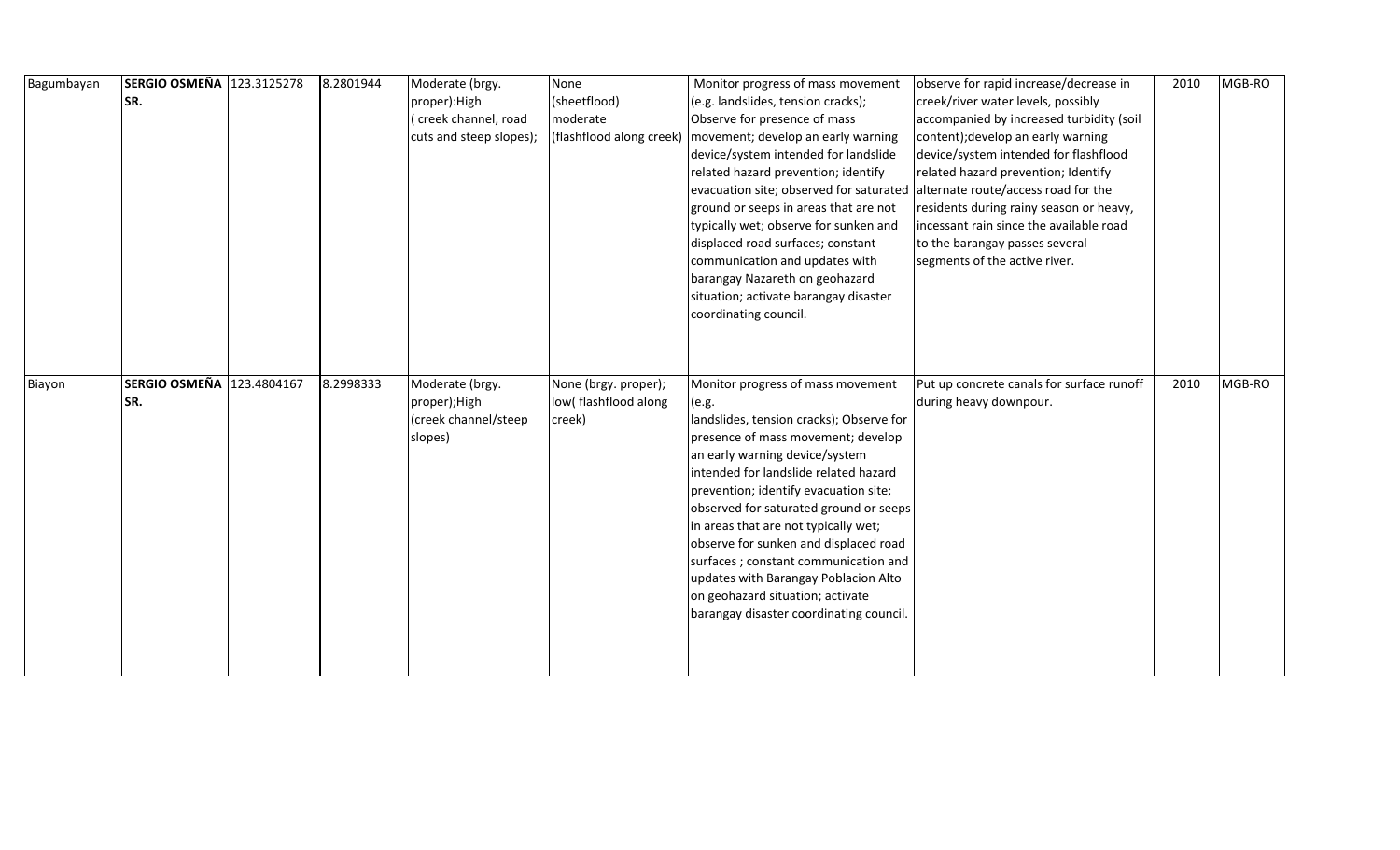| Buenavista | SERGIO OSMEÑA 123.5334722 | 8.2911111 | Moderate (brgy.        | None            | Monitor progress of mass movement        | 2010 | MGB-RO |
|------------|---------------------------|-----------|------------------------|-----------------|------------------------------------------|------|--------|
|            | SR.                       |           | center); High ( creek  |                 | (e.g.                                    |      |        |
|            |                           |           | channel, road cuts and |                 | landslides, tension cracks); Observe for |      |        |
|            |                           |           | steep slopes)          |                 | presence of mass movement; develop       |      |        |
|            |                           |           |                        |                 | an early warning device/system           |      |        |
|            |                           |           |                        |                 | intended for landslide related hazard    |      |        |
|            |                           |           |                        |                 | prevention; identify evacuation site;    |      |        |
|            |                           |           |                        |                 | observed for saturated ground or seeps   |      |        |
|            |                           |           |                        |                 | in areas that are not typically wet;     |      |        |
|            |                           |           |                        |                 | observe for sunken and displaced road    |      |        |
|            |                           |           |                        |                 | surfaces; constant communication and     |      |        |
|            |                           |           |                        |                 | updates with barangay Sinai on           |      |        |
|            |                           |           |                        |                 | geohazard situation; activate barangay   |      |        |
|            |                           |           |                        |                 | disaster coordinating council.           |      |        |
|            |                           |           |                        |                 |                                          |      |        |
|            |                           |           |                        |                 |                                          |      |        |
|            |                           |           |                        |                 |                                          |      |        |
| Dampalan   | SERGIO OSMEÑA 123.4424444 | 8.2607500 | Low to moderate        | None            | Observe for presence of mass             | 2010 | MGB-RO |
|            | SR.                       |           |                        | (sheetflood and | movement; develop an early warning       |      |        |
|            |                           |           |                        | flashflood)     | device/system intended for landslide     |      |        |
|            |                           |           |                        |                 | related hazard prevention; identify      |      |        |
|            |                           |           |                        |                 | evacuation site; observed for saturated  |      |        |
|            |                           |           |                        |                 | ground or seeps in areas that are not    |      |        |
|            |                           |           |                        |                 | typically wet; observe for sunken and    |      |        |
|            |                           |           |                        |                 | displaced road surfaces; constant        |      |        |
|            |                           |           |                        |                 | communication and updates with           |      |        |
|            |                           |           |                        |                 | barangay San Juan on geohazard           |      |        |
|            |                           |           |                        |                 | situation; activate barangay disaster    |      |        |
|            |                           |           |                        |                 | coordinating council.                    |      |        |
|            |                           |           |                        |                 |                                          |      |        |
|            |                           |           |                        |                 |                                          |      |        |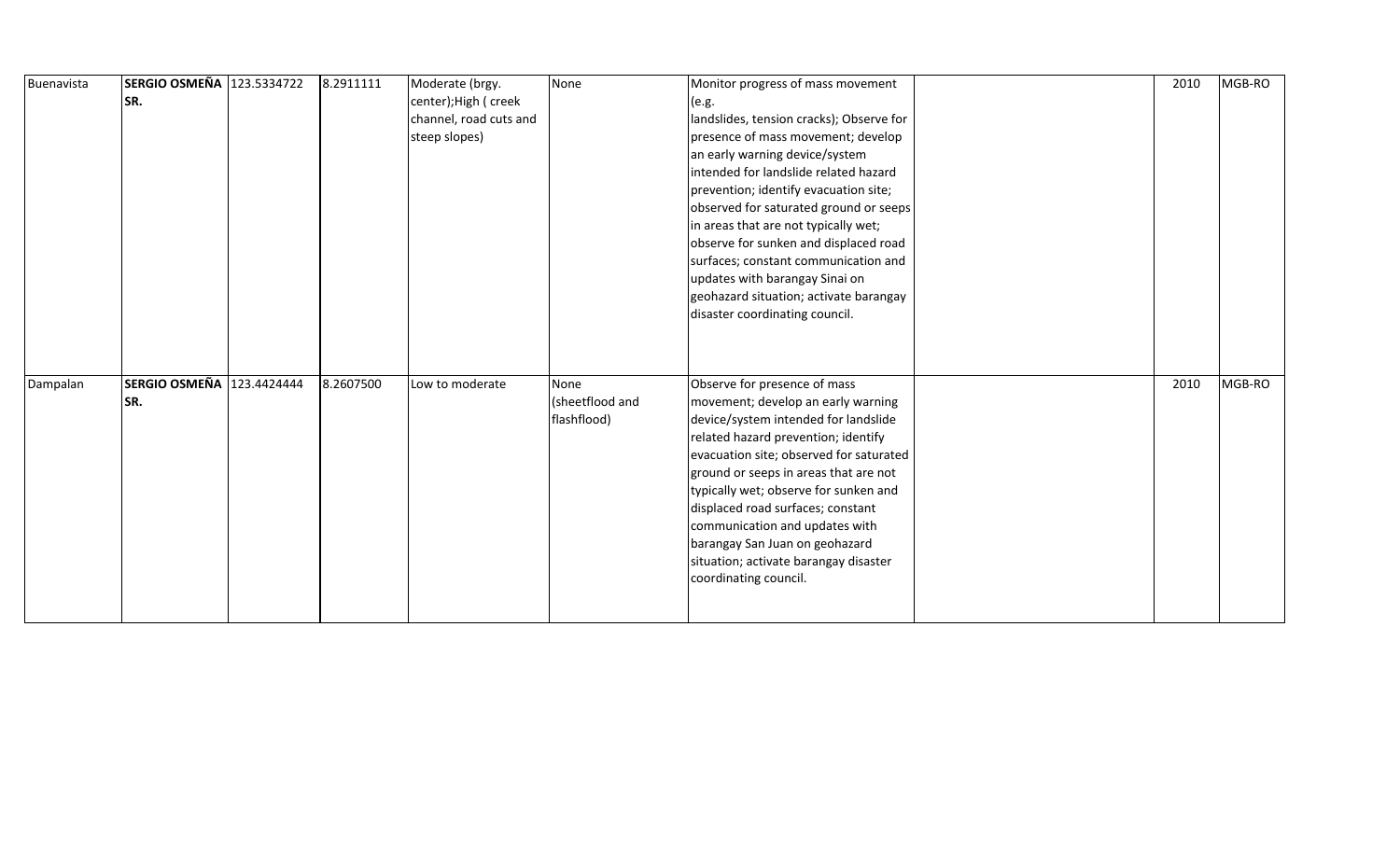| Danao     | SERGIO OSMEÑA 123.4611111<br>SR. | 8.2780556 | Moderate (brgy.<br>proper);High ( creek<br>channel, road cuts and<br>steep slopes) | None<br>(sheetflood and<br>flashflood) | Monitor progress of mass movement<br>(e.g.<br>landslides, tension cracks); Observe for<br>presence of mass movement; develop<br>an early warning device/system<br>intended for landslide related hazard<br>prevention; identify evacuation site;<br>observed for saturated ground or seeps<br>in areas that are not typically wet;<br>observe for sunken and displaced road<br>surfaces; activate barangay disaster<br>coordinating council;                                                                                                                                                                                                              | 2010 | MGB-RO |
|-----------|----------------------------------|-----------|------------------------------------------------------------------------------------|----------------------------------------|-----------------------------------------------------------------------------------------------------------------------------------------------------------------------------------------------------------------------------------------------------------------------------------------------------------------------------------------------------------------------------------------------------------------------------------------------------------------------------------------------------------------------------------------------------------------------------------------------------------------------------------------------------------|------|--------|
| Don Eleno | SERGIO OSMEÑA 123.5511111<br>SR. | 8.2880556 | high                                                                               | None                                   | Monitor progress of mass movement<br>(e.g.<br>landslides, tension cracks) along the<br>mountainous section; Observe for<br>presence of mass movement; develop<br>an early warning device/system<br>intended for landslide related hazard<br>prevention; identify evacuation site<br>(barangay Buenavista); observed for<br>saturated ground or seeps in areas that<br>are<br>not typically wet; identify relocation<br>site for<br>residents of the barangay center/ foot<br>of the<br>active landslide; constant<br>communication and updates with<br>Barangay Buenavista on geohazard<br>situation; activate barangay disaster<br>coordinating council. | 2010 | MGB-RO |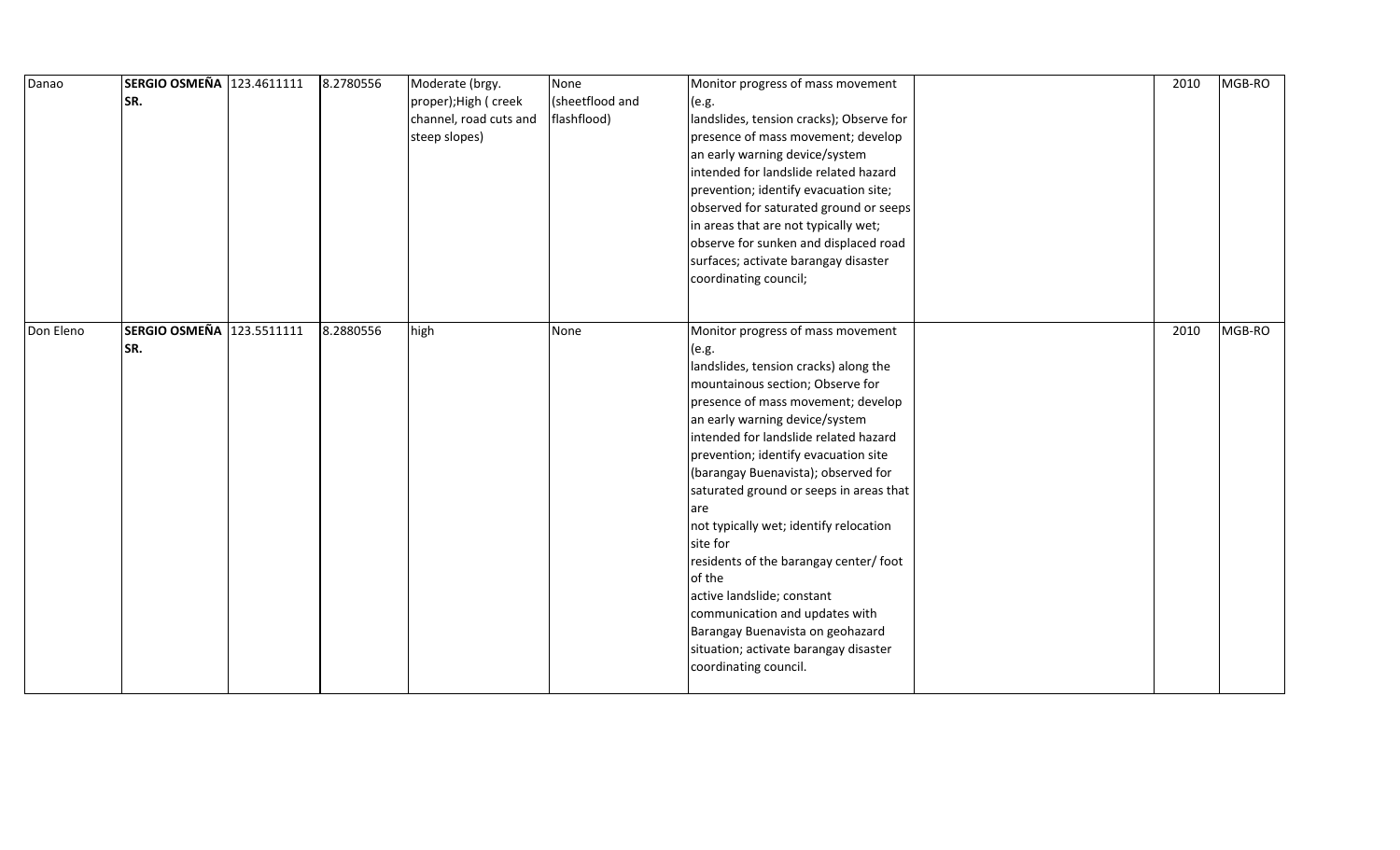| Kauswagan | SERGIO OSMEÑA 123.3728889 | 8.2503056 | Moderate (brgy.        | low                   | Monitor progress of mass movement                                       | Observe for rapid increase/decrease in   | 2010 | MGB-RO |  |
|-----------|---------------------------|-----------|------------------------|-----------------------|-------------------------------------------------------------------------|------------------------------------------|------|--------|--|
|           | SR.                       |           | center); High (creek   | (sheetflood)          | (e.g.                                                                   | creek/river water levels, possibly       |      |        |  |
|           |                           |           | channel, road cuts and | moderate              | landslides, tension cracks); Observe for                                | accompanied by increased turbidity (soil |      |        |  |
|           |                           |           | steep slopes)          |                       | (flashflood along creek) presence of mass movement; develop             | content); develop an early warning       |      |        |  |
|           |                           |           |                        |                       | an early warning device/system                                          | device/system intended for flashflood    |      |        |  |
|           |                           |           |                        |                       | intended for landslide related hazard                                   | related hazard prevention; place         |      |        |  |
|           |                           |           |                        |                       | prevention; identify evacuation site;                                   | warning signage near access road         |      |        |  |
|           |                           |           |                        |                       | observed for saturated ground or seeps across creek. Identify alternate |                                          |      |        |  |
|           |                           |           |                        |                       | in areas that are not typically wet;                                    | route/access road for the residents      |      |        |  |
|           |                           |           |                        |                       | observe for sunken and displaced road                                   | during rainy season or heavy, incessant  |      |        |  |
|           |                           |           |                        |                       | surfaces; constant communication and                                    | rain since the available road to the     |      |        |  |
|           |                           |           |                        |                       | updates with barangay San Isidro on                                     | barangay passes several segments of      |      |        |  |
|           |                           |           |                        |                       | geohazard situation; activate barangay                                  | the active river.                        |      |        |  |
|           |                           |           |                        |                       | disaster coordinating council.                                          |                                          |      |        |  |
|           |                           |           |                        |                       |                                                                         |                                          |      |        |  |
|           |                           |           |                        |                       |                                                                         |                                          |      |        |  |
|           |                           |           |                        |                       |                                                                         |                                          |      |        |  |
| Labiray   | SERGIO OSMEÑA 123.4211111 | 8.2644444 | Moderate (brgy.        | None (sheetflood)     | Monitor progress of mass movement                                       | observe for rapid increase/decrease in   | 2010 | MGB-RO |  |
|           | SR.                       |           | proper);High (creek    | low (flashflood along | (e.g.                                                                   | creek/river water levels, possibly       |      |        |  |
|           |                           |           | channel, steep slopes, | creek)                | landslides, tension cracks); Observe for                                | accompanied by increased turbidity (soil |      |        |  |
|           |                           |           | and road cuts)         |                       | presence of mass movement; develop                                      | content); develop an early warning       |      |        |  |
|           |                           |           |                        |                       | an early warning device/system                                          | device/system intended for flashflood    |      |        |  |
|           |                           |           |                        |                       | intended for landslide related hazard                                   | related hazard prevention;               |      |        |  |
|           |                           |           |                        |                       | prevention; identify evacuation site;                                   |                                          |      |        |  |
|           |                           |           |                        |                       | observed for saturated ground or seeps                                  |                                          |      |        |  |
|           |                           |           |                        |                       | in areas that are not typically wet;                                    |                                          |      |        |  |
|           |                           |           |                        |                       | observe for sunken and displaced road                                   |                                          |      |        |  |
|           |                           |           |                        |                       | surfaces; constant communication and                                    |                                          |      |        |  |
|           |                           |           |                        |                       | updates with barangay Dampalan on                                       |                                          |      |        |  |
|           |                           |           |                        |                       | geohazard situation; activate barangay                                  |                                          |      |        |  |
|           |                           |           |                        |                       | disaster coordinating council.                                          |                                          |      |        |  |
|           |                           |           |                        |                       |                                                                         |                                          |      |        |  |
|           |                           |           |                        |                       |                                                                         |                                          |      |        |  |
|           |                           |           |                        |                       |                                                                         |                                          |      |        |  |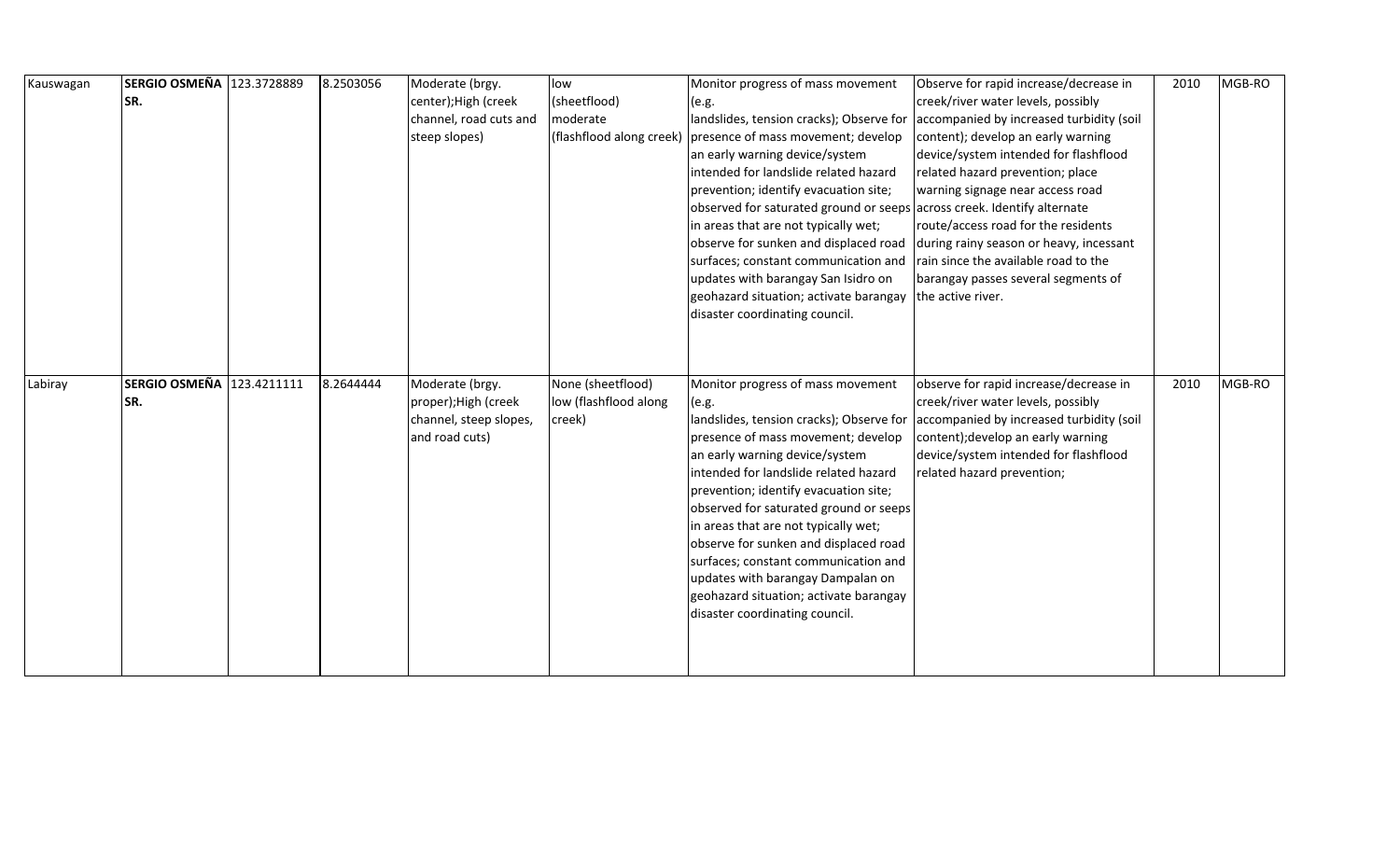| Liwanag | SERGIO OSMEÑA 123.4727778        | 8.2852778 | Moderate (brgy.        | low                            | Monitor progress of mass movement                 | observe for rapid increase/decrease in                                       | 2010 | MGB-RO |
|---------|----------------------------------|-----------|------------------------|--------------------------------|---------------------------------------------------|------------------------------------------------------------------------------|------|--------|
|         | SR.                              |           | center); High (creek   | (flashflood along creek) (e.g. |                                                   | creek/river water levels, possibly                                           |      |        |
|         |                                  |           | channel, steep slopes, |                                | landslides, tension cracks); Observe for          | accompanied by increased turbidity (soil                                     |      |        |
|         |                                  |           | and road cuts)         |                                | presence of mass movement; develop                | content);                                                                    |      |        |
|         |                                  |           |                        |                                | an early warning device/system                    |                                                                              |      |        |
|         |                                  |           |                        |                                | intended for landslide related hazard             |                                                                              |      |        |
|         |                                  |           |                        |                                | prevention; identify evacuation site;             |                                                                              |      |        |
|         |                                  |           |                        |                                | observed for saturated ground or seeps            |                                                                              |      |        |
|         |                                  |           |                        |                                | in areas that are not typically wet;              |                                                                              |      |        |
|         |                                  |           |                        |                                | observe for sunken and displaced road             |                                                                              |      |        |
|         |                                  |           |                        |                                | surfaces; observe for sunken and                  |                                                                              |      |        |
|         |                                  |           |                        |                                | displaced road surfaces constant                  |                                                                              |      |        |
|         |                                  |           |                        |                                | communication and updates with                    |                                                                              |      |        |
|         |                                  |           |                        |                                | barangay Biayon on geohazard                      |                                                                              |      |        |
|         |                                  |           |                        |                                | situation; activate barangay disaster             |                                                                              |      |        |
|         |                                  |           |                        |                                | coordinating                                      |                                                                              |      |        |
|         |                                  |           |                        |                                | council.                                          |                                                                              |      |        |
|         |                                  |           |                        |                                |                                                   |                                                                              |      |        |
|         |                                  |           |                        |                                |                                                   |                                                                              |      |        |
| Mabuhay | SERGIO OSMEÑA 123.3758333<br>SR. | 8.2994444 | High                   | Low (creeks)                   | Monitor progress of mass movement                 | observe for rapid increase/decrease in<br>creek/river water levels, possibly | 2010 | MGB-RO |
|         |                                  |           |                        |                                | (e.g.<br>landslides, tension cracks); Observe for | accompanied by increased turbidity (soil                                     |      |        |
|         |                                  |           |                        |                                | presence of mass movement; develop                | content); develop an early warning                                           |      |        |
|         |                                  |           |                        |                                | an early warning device/system                    | device/system intended for flashflood                                        |      |        |
|         |                                  |           |                        |                                | intended for landslide related hazard             | related hazard prevention;                                                   |      |        |
|         |                                  |           |                        |                                | prevention; identify evacuation site;             |                                                                              |      |        |
|         |                                  |           |                        |                                | observed for saturated ground or seeps            |                                                                              |      |        |
|         |                                  |           |                        |                                | in areas that are not typically wet;              |                                                                              |      |        |
|         |                                  |           |                        |                                | observe for sunken and displaced road             |                                                                              |      |        |
|         |                                  |           |                        |                                | surfaces; constant communication and              |                                                                              |      |        |
|         |                                  |           |                        |                                | updates with barangay Prinsesa                    |                                                                              |      |        |
|         |                                  |           |                        |                                | Lamaya and Macalibre on geohazard                 |                                                                              |      |        |
|         |                                  |           |                        |                                | situation; activate barangay disaster             |                                                                              |      |        |
|         |                                  |           |                        |                                | coordinating council.                             |                                                                              |      |        |
|         |                                  |           |                        |                                |                                                   |                                                                              |      |        |
|         |                                  |           |                        |                                |                                                   |                                                                              |      |        |
|         |                                  |           |                        |                                |                                                   |                                                                              |      |        |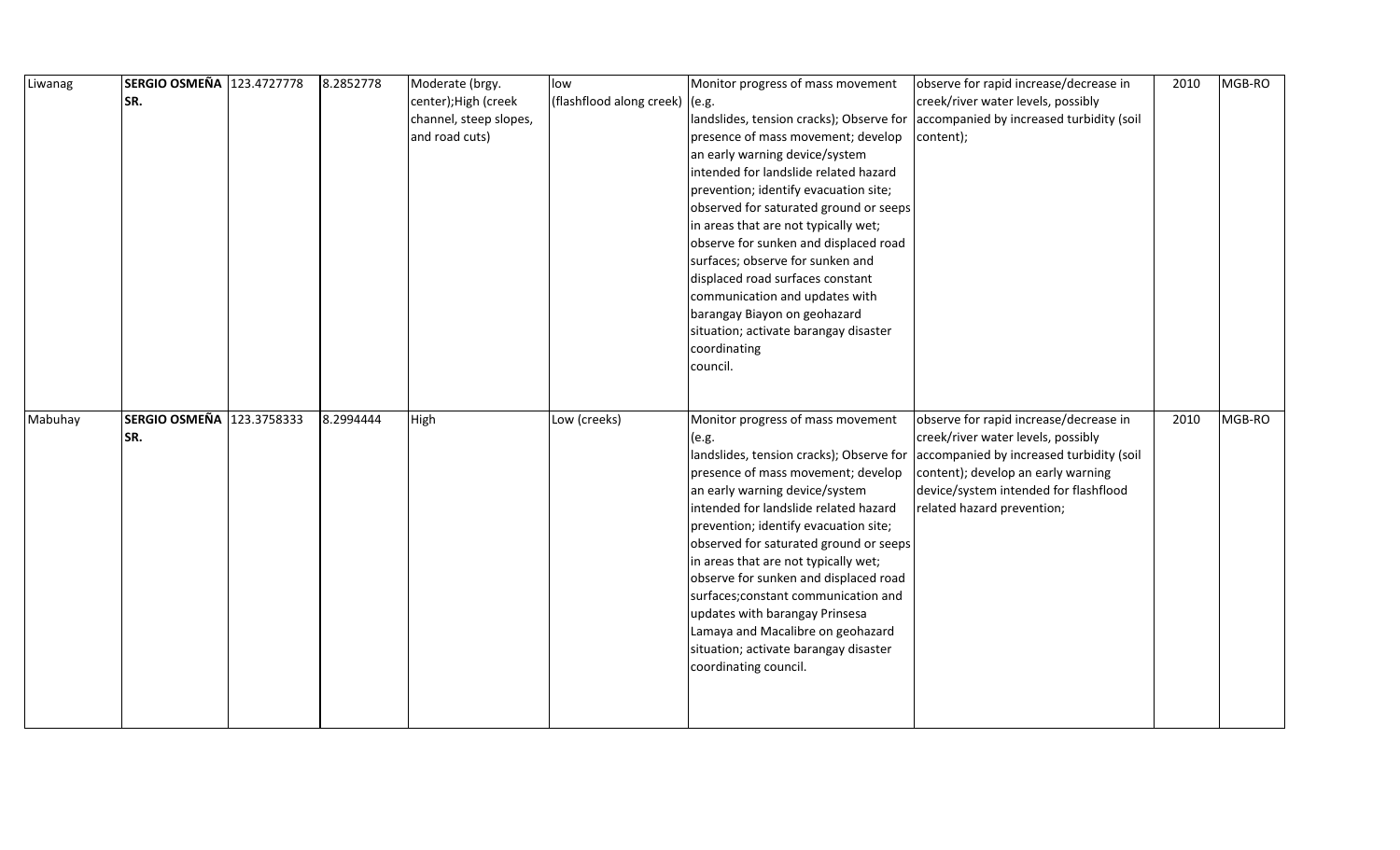| Macalibre | SERGIO OSMEÑA 123.4011111 | 8.2969444 | Moderate (brgy center); None |                                | Monitor progress of mass movement                                       | observe for rapid increase/decrease in   | 2010 | MGB-RO |
|-----------|---------------------------|-----------|------------------------------|--------------------------------|-------------------------------------------------------------------------|------------------------------------------|------|--------|
|           | SR.                       |           | High (basketball court       | (sheetflood)                   | (e.g.                                                                   | creek/river water levels, possibly       |      |        |
|           |                           |           | and its immediate            | moderate                       | landslides, tension cracks); Observe for                                | accompanied by increased turbidity (soil |      |        |
|           |                           |           | vicinity; creek              |                                | (flashflood along minor   presence of mass movement; develop            | content); develop an early warning       |      |        |
|           |                           |           | channel, steep slopes,       | creeks near                    | an early warning device/system                                          | device/system intended for flashflood    |      |        |
|           |                           |           | and road cuts)               | the barangay center)           | intended for landslide related hazard                                   | related hazard prevention;               |      |        |
|           |                           |           |                              |                                | prevention; observed for saturated                                      |                                          |      |        |
|           |                           |           |                              |                                | ground or seeps in areas that are not                                   |                                          |      |        |
|           |                           |           |                              |                                | typically wet; observe for sunken and                                   |                                          |      |        |
|           |                           |           |                              |                                | displaced road surfaces; constant                                       |                                          |      |        |
|           |                           |           |                              |                                | communication and updates with                                          |                                          |      |        |
|           |                           |           |                              |                                | barangay Prinsesa Lamaya on                                             |                                          |      |        |
|           |                           |           |                              |                                | geohazard situation; activate barangay                                  |                                          |      |        |
|           |                           |           |                              |                                | disaster coordinating                                                   |                                          |      |        |
|           |                           |           |                              |                                | council.                                                                |                                          |      |        |
|           |                           |           |                              |                                |                                                                         |                                          |      |        |
|           |                           |           |                              |                                |                                                                         |                                          |      |        |
| Mahayahay | SERGIO OSMEÑA 123.3473056 | 8.1422500 | Moderate (brgy.              | High                           | Monitor progress of mass movement                                       | observe for rapid increase/decrease in   | 2010 | MGB-RO |
|           | SR.                       |           | proper); High ( creek        | (flashflood along creek) (e.g. |                                                                         | creek/river water levels, possibly       |      |        |
|           |                           |           | channels, road cuts and      |                                | landslides, tension cracks); Observe for                                | accompanied by increased turbidity (soil |      |        |
|           |                           |           | steep slopes)                |                                | presence of mass movement; develop                                      | content); develop an early warning       |      |        |
|           |                           |           |                              |                                | an early warning device/system                                          | device/system intended for flashflood    |      |        |
|           |                           |           |                              |                                | intended for landslide related hazard                                   | related hazard prevention; place         |      |        |
|           |                           |           |                              |                                | prevention; identify evacuation site;                                   | warning signage near access road         |      |        |
|           |                           |           |                              |                                | observed for saturated ground or seeps across creek. Identify alternate |                                          |      |        |
|           |                           |           |                              |                                | in areas that are not typically wet;                                    | route/access road for the residents      |      |        |
|           |                           |           |                              |                                | observe for sunken and displaced road                                   | during rainy season or heavy, incessant  |      |        |
|           |                           |           |                              |                                | surfaces; constant communication and                                    | rain since the available road to the     |      |        |
|           |                           |           |                              |                                | updates with barangay Marapong on                                       | barangay passes several segments of      |      |        |
|           |                           |           |                              |                                | geohazard situation; activate barangay                                  | the active river.                        |      |        |
|           |                           |           |                              |                                | disaster coordinating council.                                          |                                          |      |        |
|           |                           |           |                              |                                |                                                                         |                                          |      |        |
|           |                           |           |                              |                                |                                                                         |                                          |      |        |
|           |                           |           |                              |                                |                                                                         |                                          |      |        |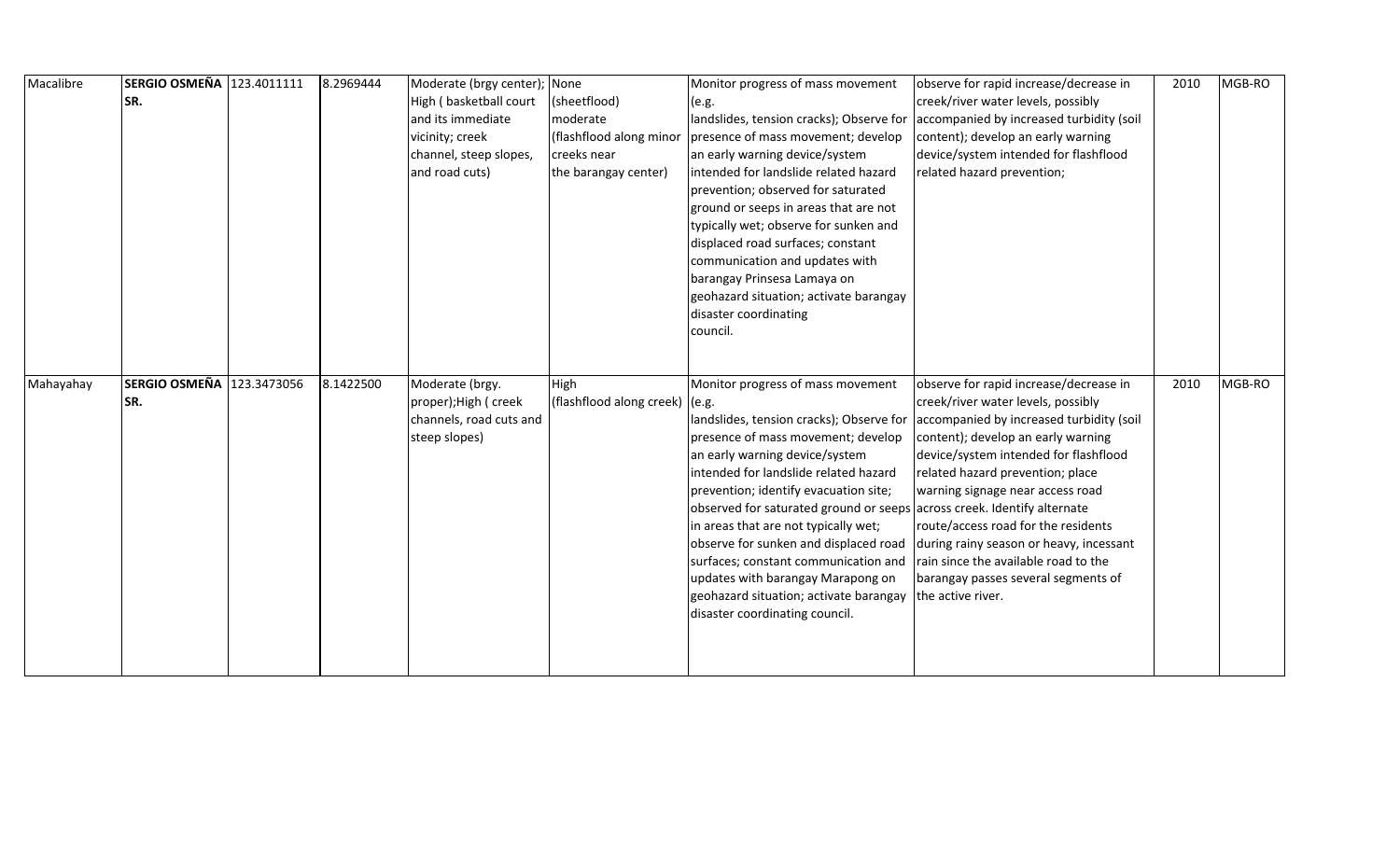| Marapong | SERGIO OSMEÑA 123.3464167 | 8.2890833 | Moderate (brgy.        | high                           | Monitor progress of mass movement                                       | observe for rapid increase/decrease in                                            | 2010 | MGB-RO |
|----------|---------------------------|-----------|------------------------|--------------------------------|-------------------------------------------------------------------------|-----------------------------------------------------------------------------------|------|--------|
|          | SR.                       |           | center); High ( creek  | (flashflood along creek) (e.g. |                                                                         | creek/river water levels, possibly                                                |      |        |
|          |                           |           | channel, road cuts and |                                |                                                                         | landslides, tension cracks); Observe for accompanied by increased turbidity (soil |      |        |
|          |                           |           | steep slopes)          |                                | presence of mass movement; develop                                      | content); develop an early warning                                                |      |        |
|          |                           |           |                        |                                | an early warning device/system                                          | device/system intended for flashflood                                             |      |        |
|          |                           |           |                        |                                | intended for landslide related hazard                                   | related hazard prevention; place                                                  |      |        |
|          |                           |           |                        |                                | prevention; identify evacuation site;                                   | warning signage near access road                                                  |      |        |
|          |                           |           |                        |                                | observed for saturated ground or seeps across creek. Identify alternate |                                                                                   |      |        |
|          |                           |           |                        |                                | in areas that are not typically wet;                                    | route/access road for the residents                                               |      |        |
|          |                           |           |                        |                                | observe for sunken and displaced road                                   | during rainy season or heavy, incessant                                           |      |        |
|          |                           |           |                        |                                | surfaces; constant communication and                                    | rain since the available road to the                                              |      |        |
|          |                           |           |                        |                                | updates with barangay San Isidro on                                     | barangay passes several segments of                                               |      |        |
|          |                           |           |                        |                                | geohazard situation; activate barangay                                  | the active river.                                                                 |      |        |
|          |                           |           |                        |                                | disaster coordinating council.                                          |                                                                                   |      |        |
|          |                           |           |                        |                                |                                                                         |                                                                                   |      |        |
|          |                           |           |                        |                                |                                                                         |                                                                                   |      |        |
|          |                           |           |                        |                                |                                                                         |                                                                                   |      |        |
| Nazareth | SERGIO OSMEÑA 123.3150000 | 8.2913056 |                        | high                           | Monitor progress of mass movement                                       | observe for rapid increase/decrease in                                            | 2010 | MGB-RO |
|          | SR.                       |           |                        | (flashflood/sheetflood         | (e.g.                                                                   | creek/river water levels, possibly                                                |      |        |
|          |                           |           |                        | along creek)                   |                                                                         | landslides, tension cracks); Observe for accompanied by increased turbidity (soil |      |        |
|          |                           |           |                        |                                | presence of mass movement; develop                                      | content); develop an early warning                                                |      |        |
|          |                           |           |                        |                                | an early warning device/system                                          | device/system intended for flashflood                                             |      |        |
|          |                           |           |                        |                                | intended for landslide related hazard                                   | related hazard prevention; place                                                  |      |        |
|          |                           |           |                        |                                | prevention; identify evacuation site;                                   | warning signage near access road                                                  |      |        |
|          |                           |           |                        |                                | observed for saturated ground or seeps across creek. Identify alternate |                                                                                   |      |        |
|          |                           |           |                        |                                | in areas that are not typically wet;                                    | route/access road for the residents                                               |      |        |
|          |                           |           |                        |                                | observe for sunken and displaced road                                   | during rainy season or heavy, incessant                                           |      |        |
|          |                           |           |                        |                                | surfaces; constant communication and                                    | rain since the available road to the                                              |      |        |
|          |                           |           |                        |                                | updates with barangay San Isidro on                                     | barangay passes several segments of                                               |      |        |
|          |                           |           |                        |                                | geohazard situation; activate barangay                                  | the active river.                                                                 |      |        |
|          |                           |           |                        |                                | disaster coordinating council.                                          |                                                                                   |      |        |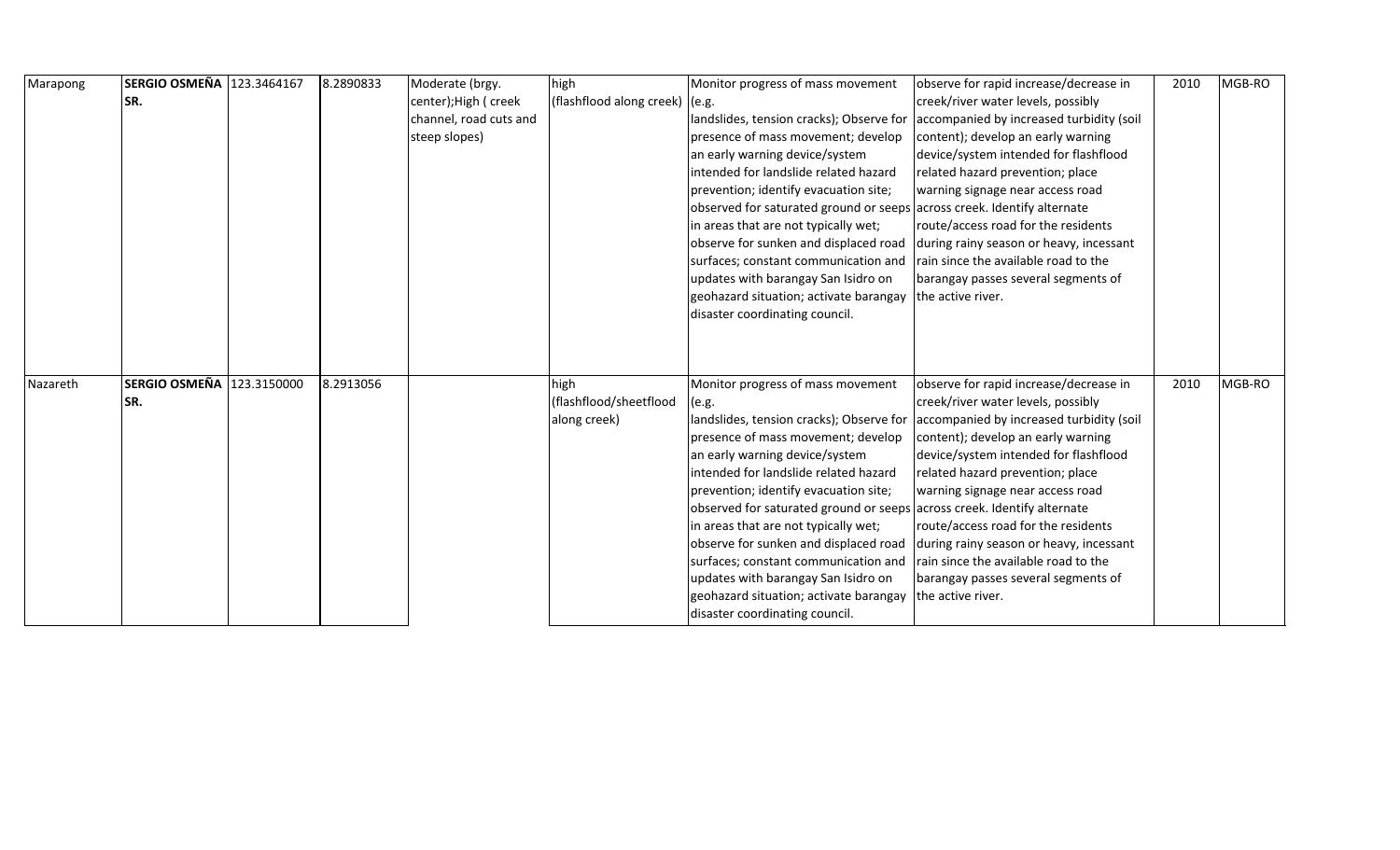| Nebo             | SERGIO OSMEÑA 123.3591667 | 8.2719444 | Moderate (brgy           | low                              | Monitor progress of mass movement        | observe for rapid increase/decrease in                                            | 2010 | MGB-RO |
|------------------|---------------------------|-----------|--------------------------|----------------------------------|------------------------------------------|-----------------------------------------------------------------------------------|------|--------|
|                  | SR.                       |           | center); High (creek     | (flashflood along creek) $(e.g.$ |                                          | creek/river water levels, possibly                                                |      |        |
|                  |                           |           | channel, road cuts and   |                                  |                                          | landslides, tension cracks); Observe for accompanied by increased turbidity (soil |      |        |
|                  |                           |           | steep slopes);           |                                  | presence of mass movement; develop       | content); develop an early warning                                                |      |        |
|                  |                           |           |                          |                                  | an early warning device/system           | device/system intended for flashflood                                             |      |        |
|                  |                           |           |                          |                                  | intended for landslide related hazard    | related hazard prevention; Identify                                               |      |        |
|                  |                           |           |                          |                                  | prevention; identify evacuation site;    | alternate route/access road for the                                               |      |        |
|                  |                           |           |                          |                                  |                                          | observed for saturated ground or seeps residents during rainy season or heavy,    |      |        |
|                  |                           |           |                          |                                  | in areas that are not typically wet;     | incessant rain since the available road                                           |      |        |
|                  |                           |           |                          |                                  | observe for sunken and displaced road    | to the barangay passes several                                                    |      |        |
|                  |                           |           |                          |                                  | surfaces; identify relocation site for   | segments of the active river.                                                     |      |        |
|                  |                           |           |                          |                                  | residents of Purok Mapurog; constant     |                                                                                   |      |        |
|                  |                           |           |                          |                                  | communication and updates with           |                                                                                   |      |        |
|                  |                           |           |                          |                                  | barangay Pedagan on geohazard            |                                                                                   |      |        |
|                  |                           |           |                          |                                  | situation; activate barangay disaster    |                                                                                   |      |        |
|                  |                           |           |                          |                                  | coordinating council. Improve drainage   |                                                                                   |      |        |
|                  |                           |           |                          |                                  | system within barangay center specially  |                                                                                   |      |        |
|                  |                           |           |                          |                                  | residential houses located along the     |                                                                                   |      |        |
|                  |                           |           |                          |                                  | slopes of the center.                    |                                                                                   |      |        |
|                  |                           |           |                          |                                  |                                          |                                                                                   |      |        |
|                  |                           |           |                          |                                  |                                          |                                                                                   |      |        |
|                  |                           |           |                          |                                  |                                          |                                                                                   |      |        |
| <b>New Rizal</b> | SERGIO OSMEÑA 123.3261389 | 8.3293333 | Moderate (brgy.          | Low                              | Monitor progress of mass movement        | observe for rapid increase/decrease in                                            | 2010 | MGB-RO |
|                  | SR.                       |           | center);High             | (flashflood along creek) (e.g.   |                                          | creek/river water levels, possibly                                                |      |        |
|                  |                           |           | (steep slopes/road cuts) |                                  | landslides, tension cracks); Observe for | accompanied by increased turbidity (soil                                          |      |        |
|                  |                           |           |                          |                                  | presence of mass movement; develop       | content); develop an early warning                                                |      |        |
|                  |                           |           |                          |                                  | an early warning device/system           | device/system intended for flashflood                                             |      |        |
|                  |                           |           |                          |                                  | intended for landslide related hazard    | related hazard prevention; Identify                                               |      |        |
|                  |                           |           |                          |                                  | prevention; identify evacuation site;    | alternate route/access road for the                                               |      |        |
|                  |                           |           |                          |                                  |                                          | observed for saturated ground or seeps residents during rainy season or heavy,    |      |        |
|                  |                           |           |                          |                                  | in areas that are not typically wet;     | incessant rain since the available road to                                        |      |        |
|                  |                           |           |                          |                                  | observe for sunken and displaced road    | the barangay passes several                                                       |      |        |
|                  |                           |           |                          |                                  | surfaces; constant communication and     | segments of the active river.                                                     |      |        |
|                  |                           |           |                          |                                  | updates with barangay Mahayahay on       |                                                                                   |      |        |
|                  |                           |           |                          |                                  | geohazard situation; activate barangay   |                                                                                   |      |        |
|                  |                           |           |                          |                                  | disaster coordinating council.           |                                                                                   |      |        |
|                  |                           |           |                          |                                  |                                          |                                                                                   |      |        |
|                  |                           |           |                          |                                  |                                          |                                                                                   |      |        |
|                  |                           |           |                          |                                  |                                          |                                                                                   |      |        |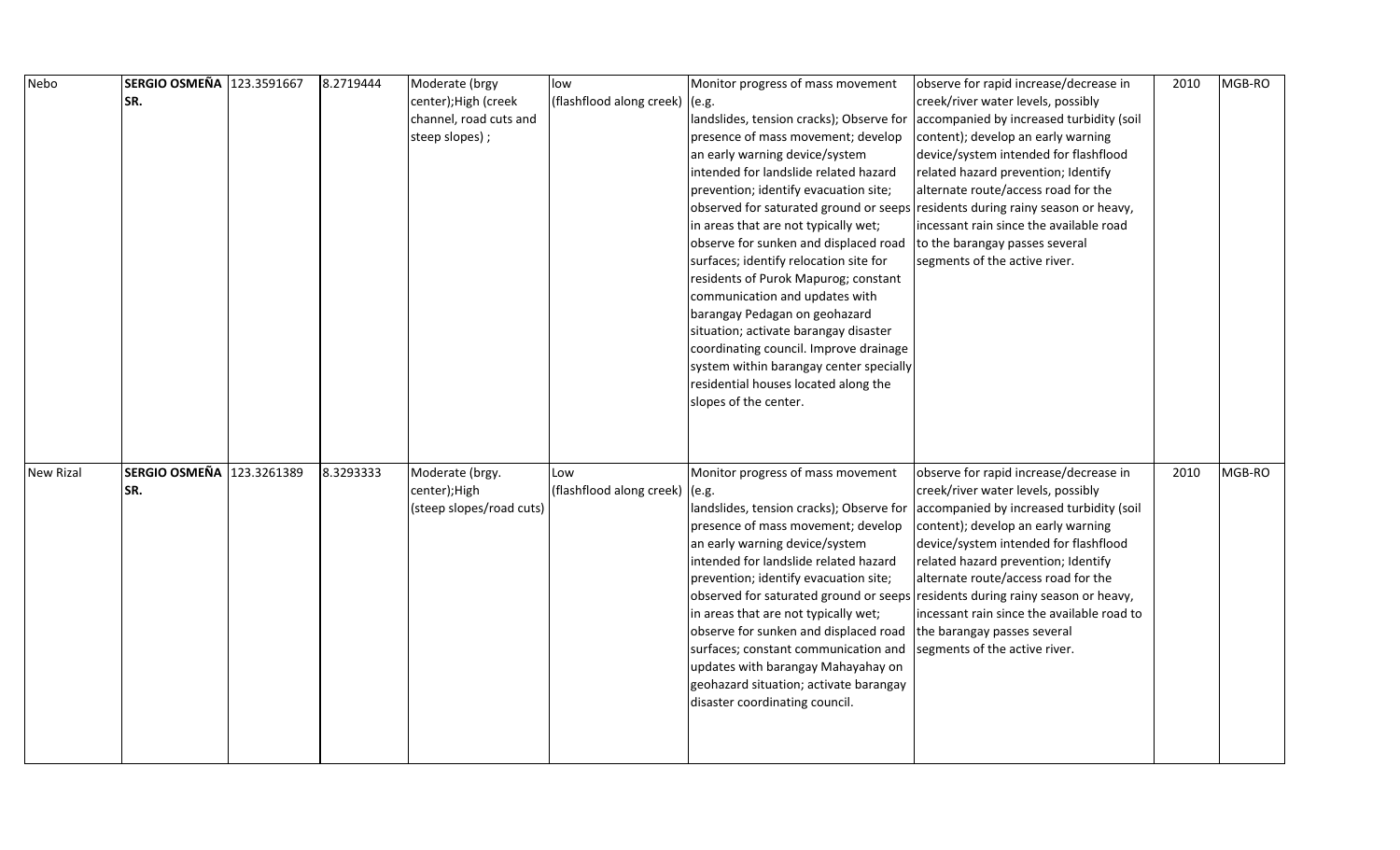| New Tangub | SERGIO OSMEÑA 123.4429167 | 8.2411667 | Moderate (brgy.        | low (sheetflood)         | Monitor progress of mass movement                                              | observe for rapid increase/decrease in   | 2010 | MGB-RO |
|------------|---------------------------|-----------|------------------------|--------------------------|--------------------------------------------------------------------------------|------------------------------------------|------|--------|
|            | SR.                       |           | center); High ( creek  | high                     | (e.g.                                                                          | creek/river water levels, possibly       |      |        |
|            |                           |           | channel, road cuts and | (flashflood along creek) | landslides, tension cracks); Observe for                                       | accompanied by increased turbidity (soil |      |        |
|            |                           |           | steep slopes)          |                          | presence of mass movement; develop                                             | content); develop an early warning       |      |        |
|            |                           |           |                        |                          | an early warning device/system                                                 | device/system intended for flashflood    |      |        |
|            |                           |           |                        |                          | intended for landslide related hazard                                          | related hazard prevention;               |      |        |
|            |                           |           |                        |                          | prevention; identify evacuation site;                                          |                                          |      |        |
|            |                           |           |                        |                          | observed for saturated ground or seeps                                         |                                          |      |        |
|            |                           |           |                        |                          | in areas that are not typically wet;                                           |                                          |      |        |
|            |                           |           |                        |                          | constant communication and updates                                             |                                          |      |        |
|            |                           |           |                        |                          | with barangay San Juan on geohazard                                            |                                          |      |        |
|            |                           |           |                        |                          | situation; activate barangay disaster                                          |                                          |      |        |
|            |                           |           |                        |                          | coordinating council.                                                          |                                          |      |        |
|            |                           |           |                        |                          |                                                                                |                                          |      |        |
| Nuevavista | SERGIO OSMEÑA 123.3474722 | 8.3521667 | High                   | None                     | Monitor progress of mass movement                                              | observe for rapid increase/decrease in   | 2010 | MGB-RO |
|            | SR.                       |           |                        | (sheetflood)             | (e.g.                                                                          | creek/river water levels, possibly       |      |        |
|            |                           |           |                        | Low                      | landslides, tension cracks); Observe for                                       | accompanied by increased turbidity (soil |      |        |
|            |                           |           |                        | (flashflood along creek) | presence of mass movement; develop                                             | content); develop an early warning       |      |        |
|            |                           |           |                        |                          | an early warning device/system                                                 | device/system intended for flashflood    |      |        |
|            |                           |           |                        |                          | intended for landslide related hazard                                          | related hazard prevention; Identify      |      |        |
|            |                           |           |                        |                          | prevention; identify evacuation site;                                          | alternate route/access road for the      |      |        |
|            |                           |           |                        |                          | observed for saturated ground or seeps residents during rainy season or heavy, |                                          |      |        |
|            |                           |           |                        |                          | in areas that are not typically wet;                                           | incessant rain since the available road  |      |        |
|            |                           |           |                        |                          | observe for sunken and displaced road                                          | to the barangay passes several           |      |        |
|            |                           |           |                        |                          | surfaces; constant communication and                                           | segments of the active river.            |      |        |
|            |                           |           |                        |                          | updates with barangay Mahayahay on                                             |                                          |      |        |
|            |                           |           |                        |                          | geohazard situation; identify relocation                                       |                                          |      |        |
|            |                           |           |                        |                          | site; activate barangay disaster                                               |                                          |      |        |
|            |                           |           |                        |                          | coordinating council.                                                          |                                          |      |        |
|            |                           |           |                        |                          |                                                                                |                                          |      |        |
|            |                           |           |                        |                          |                                                                                |                                          |      |        |
|            |                           |           |                        |                          |                                                                                |                                          |      |        |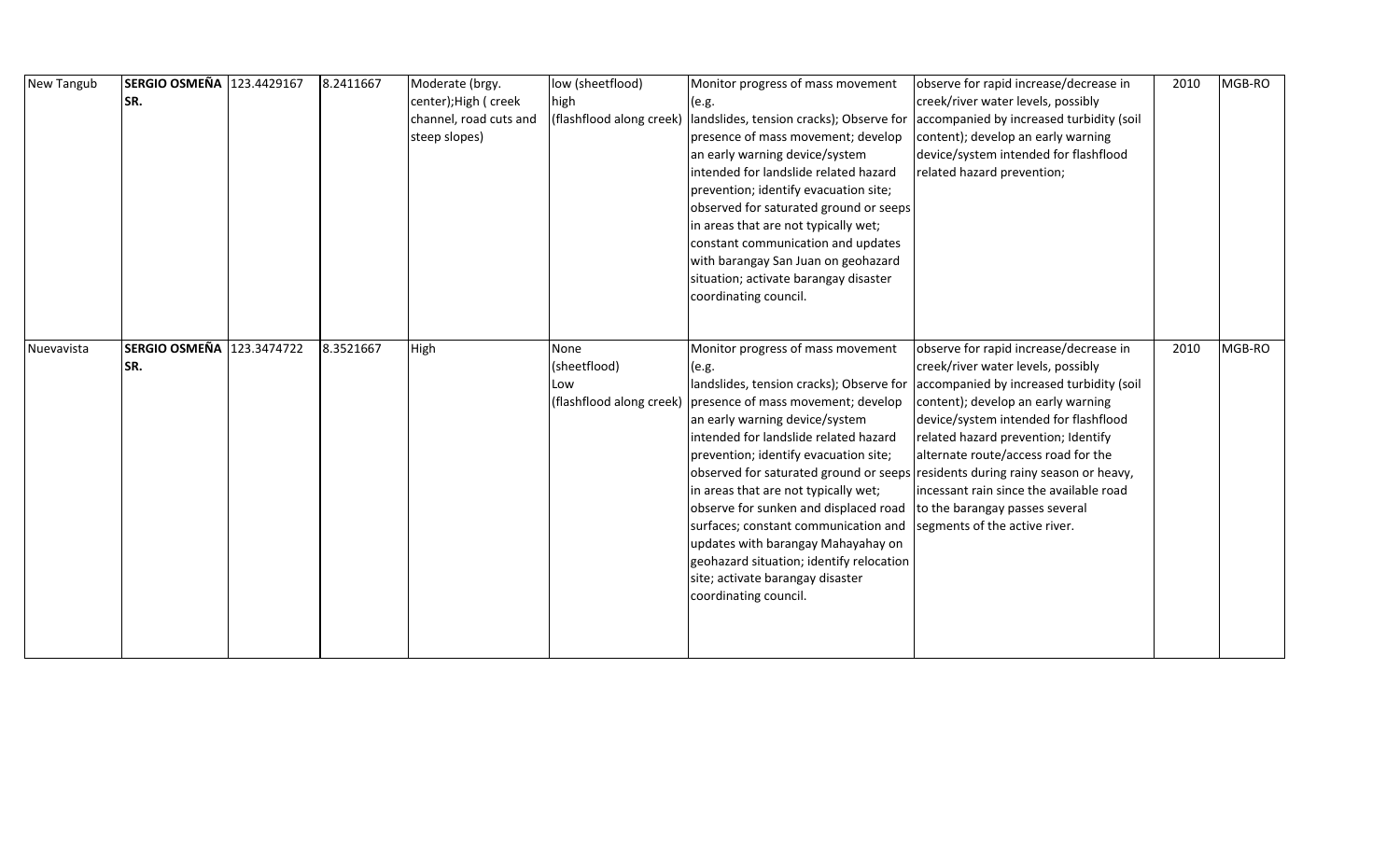| Pedagan        | SERGIO OSMEÑA 123.4179167<br>SR. | 8.2392222 | low (brgy. center); High<br>(creek channel, steep | high (sheetflood);<br>high (flashflood along | Observe for presence of mass<br>movement; | The barangay center is within the flood<br>plain of Salug Daku River; observe for | 2010 | MGB-RO |
|----------------|----------------------------------|-----------|---------------------------------------------------|----------------------------------------------|-------------------------------------------|-----------------------------------------------------------------------------------|------|--------|
|                |                                  |           | slopes, and road cuts)                            | Salug River)                                 | constant communication and updates        | rapid increase/decrease in creek/river                                            |      |        |
|                |                                  |           |                                                   |                                              | with                                      | water levels, possibly accompanied by                                             |      |        |
|                |                                  |           |                                                   |                                              | barangay Dampalan on geohazard            | increased turbidity (soil content); develop                                       |      |        |
|                |                                  |           |                                                   |                                              | situation;                                | an early warning device/system intended                                           |      |        |
|                |                                  |           |                                                   |                                              |                                           | activate barangay disaster coordinating for flashflood related hazard prevention; |      |        |
|                |                                  |           |                                                   |                                              |                                           |                                                                                   |      |        |
| Penacio        | SERGIO OSMEÑA 123.5213889        | 8.3133333 | high                                              | None (brgy.                                  | High (steep slopes and road cuts);        | observe for rapid increase/decrease in                                            | 2010 | MGB-RO |
|                | SR.                              |           |                                                   | center); High                                | Monitor progress of mass movement         | creek/river water levels, possibly                                                |      |        |
|                |                                  |           |                                                   | (flashflood along creek) (e.g.               |                                           | accompanied by increased turbidity (soil                                          |      |        |
|                |                                  |           |                                                   |                                              | landslides, tension cracks); Observe for  | content); develop an early warning                                                |      |        |
|                |                                  |           |                                                   |                                              | presence of mass movement; develop        | device/system intended for flashflood                                             |      |        |
|                |                                  |           |                                                   |                                              | an early warning device/system            | related hazard prevention;                                                        |      |        |
|                |                                  |           |                                                   |                                              | intended for landslide related hazard     |                                                                                   |      |        |
|                |                                  |           |                                                   |                                              | prevention; identify evacuation site      |                                                                                   |      |        |
|                |                                  |           |                                                   |                                              | (top ridge); observed for saturated       |                                                                                   |      |        |
|                |                                  |           |                                                   |                                              | ground or seeps in areas that are not     |                                                                                   |      |        |
|                |                                  |           |                                                   |                                              | typically wet; constant communication     |                                                                                   |      |        |
|                |                                  |           |                                                   |                                              | and updates with Barangay Situbo on       |                                                                                   |      |        |
|                |                                  |           |                                                   |                                              | geohazard situation; activate barangay    |                                                                                   |      |        |
|                |                                  |           |                                                   |                                              | disaster coordinating council.            |                                                                                   |      |        |
|                |                                  |           |                                                   |                                              |                                           |                                                                                   |      |        |
| Poblacion Alto | SERGIO OSMEÑA 123.5066667        | 8.2986111 | Moderate (brgy.                                   | None to low                                  | Monitor progress of mass movement         | Put up concrete canals for surface runoff                                         | 2010 | MGB-RO |
|                | SR.                              |           | center); High (creek                              | (flashflood)                                 | (e.g.                                     | during heavy downpour                                                             |      |        |
|                |                                  |           | channel/steep slopes)                             |                                              | landslides, tension cracks); Observe for  |                                                                                   |      |        |
|                |                                  |           |                                                   |                                              | presence of mass movement; develop        |                                                                                   |      |        |
|                |                                  |           |                                                   |                                              | an early warning device/system            |                                                                                   |      |        |
|                |                                  |           |                                                   |                                              | intended for landslide related hazard     |                                                                                   |      |        |
|                |                                  |           |                                                   |                                              | prevention; identify evacuation site      |                                                                                   |      |        |
|                |                                  |           |                                                   |                                              | (barangay center); observed for           |                                                                                   |      |        |
|                |                                  |           |                                                   |                                              | saturated ground or seeps in areas that   |                                                                                   |      |        |
|                |                                  |           |                                                   |                                              | are not typically wet; constant           |                                                                                   |      |        |
|                |                                  |           |                                                   |                                              | communication and updates with            |                                                                                   |      |        |
|                |                                  |           |                                                   |                                              | MDCC/MPDC, Sinai on geohazard             |                                                                                   |      |        |
|                |                                  |           |                                                   |                                              | situation; activate barangay disaster     |                                                                                   |      |        |
|                |                                  |           |                                                   |                                              | coordinating council.                     |                                                                                   |      |        |
|                |                                  |           |                                                   |                                              |                                           |                                                                                   |      |        |
|                |                                  |           |                                                   |                                              |                                           |                                                                                   |      |        |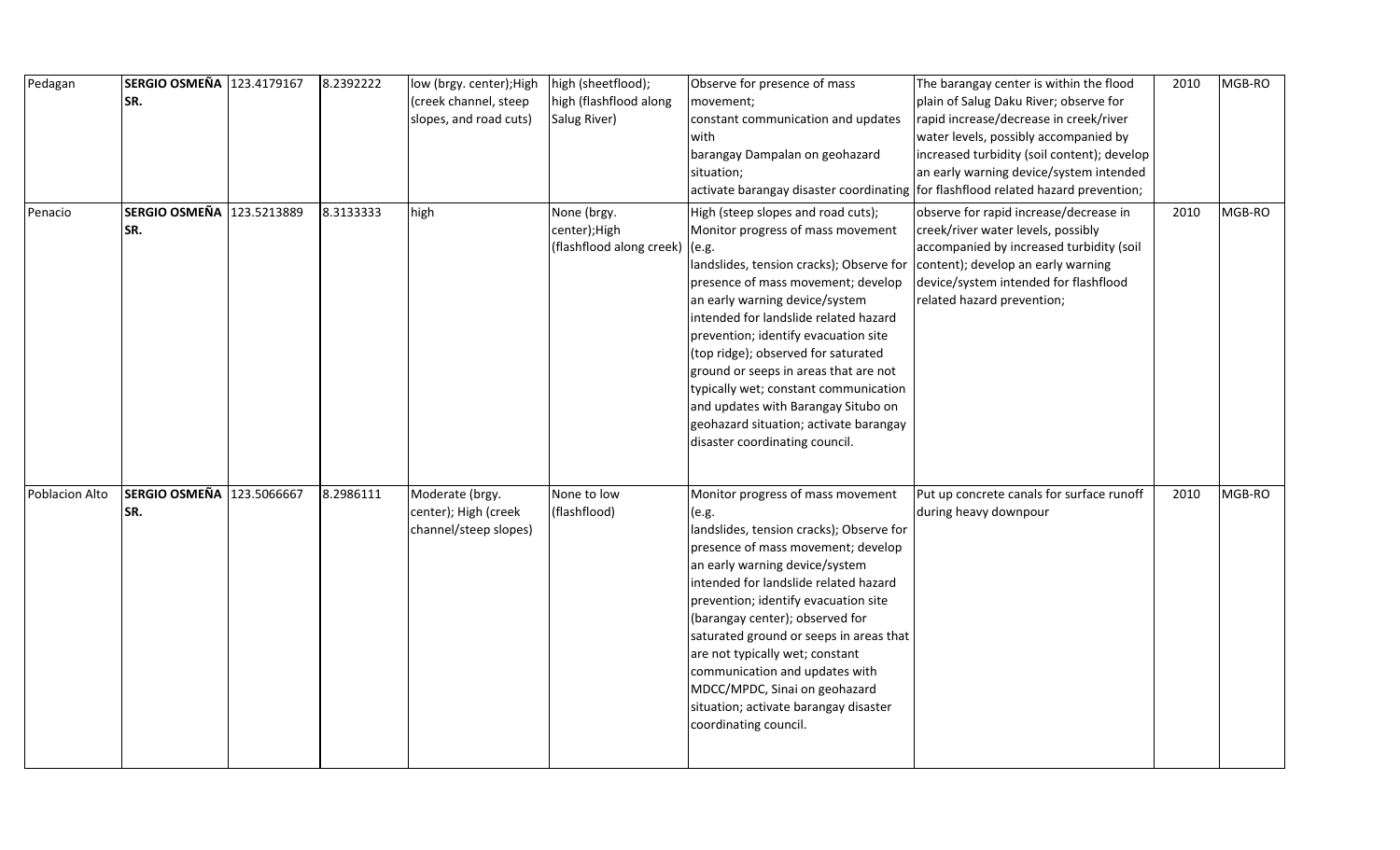| Poblacion Bajo | SERGIO OSMEÑA 123.5051389 | 8.2864722 | Moderate/high (steep   | None (sheetflood)      | Monitor progress of mass movement                                           | Put up concrete canals for surface run-off | 2010 | MGB-RO |
|----------------|---------------------------|-----------|------------------------|------------------------|-----------------------------------------------------------------------------|--------------------------------------------|------|--------|
|                | SR.                       |           | slopes and road cuts)  |                        | (e.g.                                                                       | during heavy downpour                      |      |        |
|                |                           |           |                        |                        | landslides, tension cracks); Observe for                                    |                                            |      |        |
|                |                           |           |                        |                        | presence of mass movement; develop                                          |                                            |      |        |
|                |                           |           |                        |                        | an early warning device/system                                              |                                            |      |        |
|                |                           |           |                        |                        | intended for landslide related hazard                                       |                                            |      |        |
|                |                           |           |                        |                        | prevention; identify evacuation site;                                       |                                            |      |        |
|                |                           |           |                        |                        | observed for saturated ground or seeps                                      |                                            |      |        |
|                |                           |           |                        |                        | in areas that are not typically wet;                                        |                                            |      |        |
|                |                           |           |                        |                        | constant                                                                    |                                            |      |        |
|                |                           |           |                        |                        | communication and updates with                                              |                                            |      |        |
|                |                           |           |                        |                        | barangay                                                                    |                                            |      |        |
|                |                           |           |                        |                        | Poblacion Alto on geohazard situation;                                      |                                            |      |        |
|                |                           |           |                        |                        | activate barangay disaster coordinating                                     |                                            |      |        |
|                |                           |           |                        |                        | council.                                                                    |                                            |      |        |
|                |                           |           |                        |                        |                                                                             |                                            |      |        |
| Princesa       | SERGIO OSMEÑA 123.4141667 | 8.2738889 | Moderate (brgy.        | High                   | Monitor progress of mass movement                                           | observe for rapid increase/decrease in     | 2010 | MGB-RO |
| Lamaya         | SR.                       |           | center); High ( creek  | (flashflood/sheetflood | (e.g.                                                                       | creek/river water levels, possibly         |      |        |
|                |                           |           | channel, road cuts and | on the flat            | landslides, tension cracks); Observe for                                    | accompanied by increased turbidity (soil   |      |        |
|                |                           |           | steep slopes)          |                        | lying ground near Salug   presence of mass movement; develop                | content); develop an early warning         |      |        |
|                |                           |           |                        | Daku River             | an early warning device/system                                              | device/system intended for flashflood      |      |        |
|                |                           |           |                        | tributary)             | intended for landslide related hazard                                       | related hazard prevention; place           |      |        |
|                |                           |           |                        |                        | prevention; identify evacuation site;                                       | warning signage near access road           |      |        |
|                |                           |           |                        |                        | observed for saturated ground or seeps across the river; put a steel bridge |                                            |      |        |
|                |                           |           |                        |                        | in areas that are not typically wet;                                        | across the river.                          |      |        |
|                |                           |           |                        |                        | identify relocation site for residents of                                   |                                            |      |        |
|                |                           |           |                        |                        | Purok Mapurog; constant                                                     |                                            |      |        |
|                |                           |           |                        |                        | communication and updates with                                              |                                            |      |        |
|                |                           |           |                        |                        | barangay Pedagan on geohazard                                               |                                            |      |        |
|                |                           |           |                        |                        | situation; activate barangay disaster                                       |                                            |      |        |
|                |                           |           |                        |                        | coordinating council. Improve drainage                                      |                                            |      |        |
|                |                           |           |                        |                        | system within barangay center specially                                     |                                            |      |        |
|                |                           |           |                        |                        | residential houses located along the                                        |                                            |      |        |
|                |                           |           |                        |                        | slopes of the center.                                                       |                                            |      |        |
|                |                           |           |                        |                        |                                                                             |                                            |      |        |
|                |                           |           |                        |                        |                                                                             |                                            |      |        |
|                |                           |           |                        |                        |                                                                             |                                            |      |        |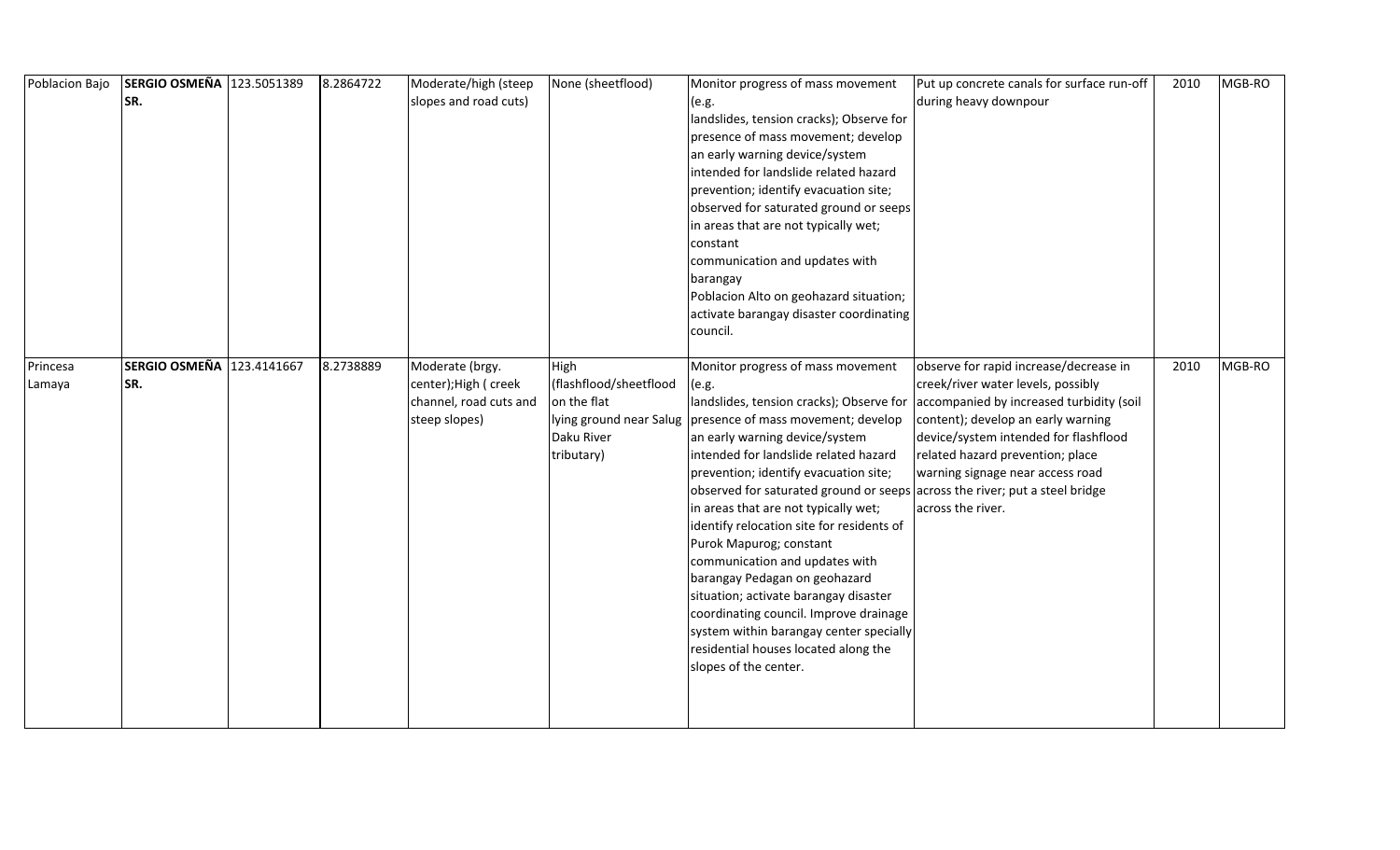|             | Princesa Freshia SERGIO OSMEÑA 123.3599722 | 8.2757500 | Moderate (brgy.         | Moderate                       | Monitor progress of mass movement        | observe for rapid increase/decrease in                                         | 2010 | MGB-RO |
|-------------|--------------------------------------------|-----------|-------------------------|--------------------------------|------------------------------------------|--------------------------------------------------------------------------------|------|--------|
|             | SR.                                        |           | center); High ( creek   | (flashflood along creeks (e.g. |                                          | creek/river water levels, possibly                                             |      |        |
|             |                                            |           | channel, road cuts and  | across access road)            | landslides, tension cracks); Observe for | accompanied by increased turbidity (soil                                       |      |        |
|             |                                            |           | steep slopes)           |                                | presence of mass movement; develop       | content); develop an early warning                                             |      |        |
|             |                                            |           |                         |                                | an early warning device/system           | device/system intended for flashflood                                          |      |        |
|             |                                            |           |                         |                                | intended for landslide related hazard    | related hazard prevention; Identify                                            |      |        |
|             |                                            |           |                         |                                | prevention; identify evacuation site;    | alternate route/access road for the                                            |      |        |
|             |                                            |           |                         |                                |                                          | observed for saturated ground or seeps residents during rainy season or heavy, |      |        |
|             |                                            |           |                         |                                | in areas that are not typically wet;     | incessant rain since the available road                                        |      |        |
|             |                                            |           |                         |                                | observe for sunken and displaced road    | to the barangay passes several                                                 |      |        |
|             |                                            |           |                         |                                | surfaces; identify relocation site for   | segments of the active river.                                                  |      |        |
|             |                                            |           |                         |                                | residents of Purok Mapurog; constant     |                                                                                |      |        |
|             |                                            |           |                         |                                | communication and updates with           |                                                                                |      |        |
|             |                                            |           |                         |                                | barangay Pedagan on geohazard            |                                                                                |      |        |
|             |                                            |           |                         |                                | situation; activate barangay disaster    |                                                                                |      |        |
|             |                                            |           |                         |                                | coordinating council. Improve drainage   |                                                                                |      |        |
|             |                                            |           |                         |                                | system within barangay center specially  |                                                                                |      |        |
|             |                                            |           |                         |                                | residential houses located along the     |                                                                                |      |        |
|             |                                            |           |                         |                                | slopes of the center.                    |                                                                                |      |        |
|             |                                            |           |                         |                                |                                          |                                                                                |      |        |
|             |                                            |           |                         |                                |                                          |                                                                                |      |        |
| San Antonio | SERGIO OSMEÑA 123.3275000                  | 8.2804167 | Moderate (brgy.         | High                           | Monitor progress of mass movement        | observe for rapid increase/decrease in                                         | 2010 | MGB-RO |
|             | SR.                                        |           | center); High (adjacent | (flashflood along creek) (e.g. |                                          | creek/river water levels, possibly                                             |      |        |
|             |                                            |           | slope to barangay       |                                | landslides, tension cracks); Observe for | accompanied by increased turbidity (soil                                       |      |        |
|             |                                            |           | hall/road cuts/steep    |                                | presence of mass movement; develop       | content); develop an early warning                                             |      |        |
|             |                                            |           | slopes)                 |                                | an early warning device/system           | device/system intended for flashflood                                          |      |        |
|             |                                            |           |                         |                                | intended for landslide related hazard    | related hazard prevention;                                                     |      |        |
|             |                                            |           |                         |                                | prevention; identify evacuation site;    |                                                                                |      |        |
|             |                                            |           |                         |                                | observed for saturated ground or seeps   |                                                                                |      |        |
|             |                                            |           |                         |                                | in areas that are not typically wet;     |                                                                                |      |        |
|             |                                            |           |                         |                                | constant                                 |                                                                                |      |        |
|             |                                            |           |                         |                                | communication and updates with           |                                                                                |      |        |
|             |                                            |           |                         |                                | Barangay                                 |                                                                                |      |        |
|             |                                            |           |                         |                                | Marapong on geohazard situation;         |                                                                                |      |        |
|             |                                            |           |                         |                                | activate                                 |                                                                                |      |        |
|             |                                            |           |                         |                                | barangay disaster coordinating council.  |                                                                                |      |        |
|             |                                            |           |                         |                                |                                          |                                                                                |      |        |
|             |                                            |           |                         |                                |                                          |                                                                                |      |        |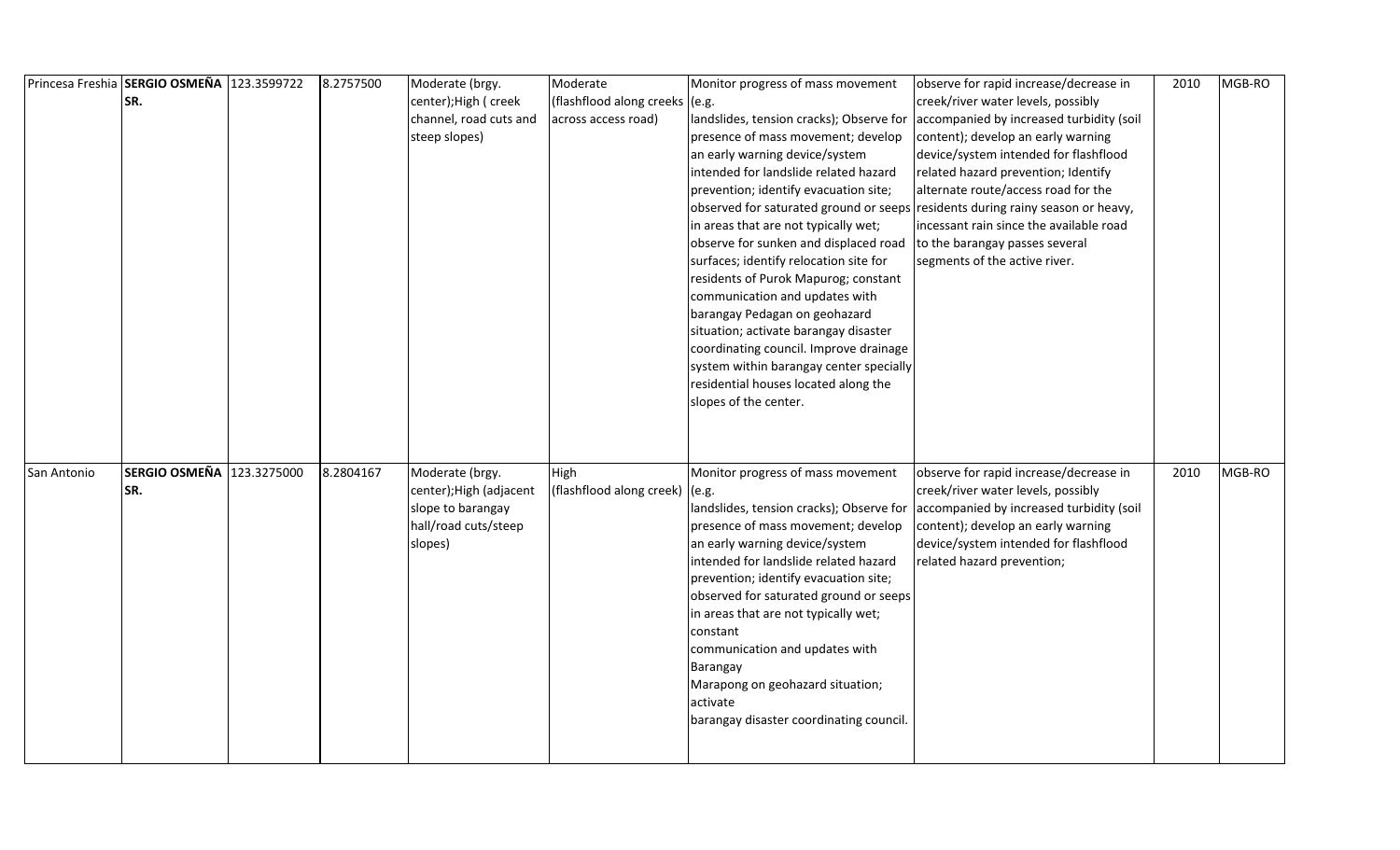| San Francisco | SERGIO OSMEÑA 123.3680556 | 8.3256944 | Moderate (brgy.                                 | high                             | Monitor progress of mass movement                                    | observe for rapid increase/decrease in                                         | 2010 | MGB-RO |
|---------------|---------------------------|-----------|-------------------------------------------------|----------------------------------|----------------------------------------------------------------------|--------------------------------------------------------------------------------|------|--------|
|               | SR.                       |           | center); High ( creek                           | (flashflood along creek) $(e.g.$ |                                                                      | creek/river water levels, possibly                                             |      |        |
|               |                           |           | channel, road cuts and                          |                                  | landslides, tension cracks); Observe for                             | accompanied by increased turbidity (soil                                       |      |        |
|               |                           |           | steep slopes)                                   |                                  | presence of mass movement; develop                                   | content); develop an early warning                                             |      |        |
|               |                           |           |                                                 |                                  | an early warning device/system                                       | device/system intended for flashflood                                          |      |        |
|               |                           |           |                                                 |                                  | intended for landslide related hazard                                | related hazard prevention; Identify                                            |      |        |
|               |                           |           |                                                 |                                  | prevention; identify evacuation site;                                | alternate route/access road for the                                            |      |        |
|               |                           |           |                                                 |                                  |                                                                      | observed for saturated ground or seeps residents during rainy season or heavy, |      |        |
|               |                           |           |                                                 |                                  | in areas that are not typically wet;                                 | incessant rain since the available road                                        |      |        |
|               |                           |           |                                                 |                                  | observe for sunken and displaced road to the barangay passes several |                                                                                |      |        |
|               |                           |           |                                                 |                                  | surfaces; constant communication and                                 | segments of the active river.                                                  |      |        |
|               |                           |           |                                                 |                                  | updates with barangay Sinaad on                                      |                                                                                |      |        |
|               |                           |           |                                                 |                                  | geohazard situation; activate barangay                               |                                                                                |      |        |
|               |                           |           |                                                 |                                  | disaster coordinating council.                                       |                                                                                |      |        |
|               |                           |           |                                                 |                                  |                                                                      |                                                                                |      |        |
|               |                           |           |                                                 |                                  |                                                                      |                                                                                |      |        |
|               | SERGIO OSMEÑA 123.3949444 | 8.2496944 |                                                 |                                  |                                                                      |                                                                                |      | MGB-RO |
| San Isidro    |                           |           | Moderate (brgy.                                 | High                             | Monitor progress of mass movement                                    | Observe for rapid increase/decrease in<br>creek/river water levels, possibly   | 2010 |        |
|               | SR.                       |           | center); High ( creek<br>channel, road cuts and |                                  | (e.g.<br>landslides, tension cracks); Observe for                    |                                                                                |      |        |
|               |                           |           | steep slopes)                                   |                                  | presence of mass movement; develop                                   | accompanied by increased turbidity (soil<br>content); develop an early warning |      |        |
|               |                           |           |                                                 |                                  | an early warning device/system                                       | device/system intended for flashflood                                          |      |        |
|               |                           |           |                                                 |                                  | intended for landslide related hazard                                | related hazard prevention; place                                               |      |        |
|               |                           |           |                                                 |                                  | prevention; identify evacuation site;                                | warning signage near access road                                               |      |        |
|               |                           |           |                                                 |                                  | observed for saturated ground or seeps across creek.                 |                                                                                |      |        |
|               |                           |           |                                                 |                                  | in areas that are not typically wet;                                 |                                                                                |      |        |
|               |                           |           |                                                 |                                  | observe for sunken and displaced road                                |                                                                                |      |        |
|               |                           |           |                                                 |                                  | surfaces; constant communication and                                 |                                                                                |      |        |
|               |                           |           |                                                 |                                  | updates with barangay San Isidro on                                  |                                                                                |      |        |
|               |                           |           |                                                 |                                  | geohazard situation; activate barangay                               |                                                                                |      |        |
|               |                           |           |                                                 |                                  |                                                                      |                                                                                |      |        |
|               |                           |           |                                                 |                                  |                                                                      |                                                                                |      |        |
|               |                           |           |                                                 |                                  | disaster coordinating council.                                       |                                                                                |      |        |
|               |                           |           |                                                 |                                  |                                                                      |                                                                                |      |        |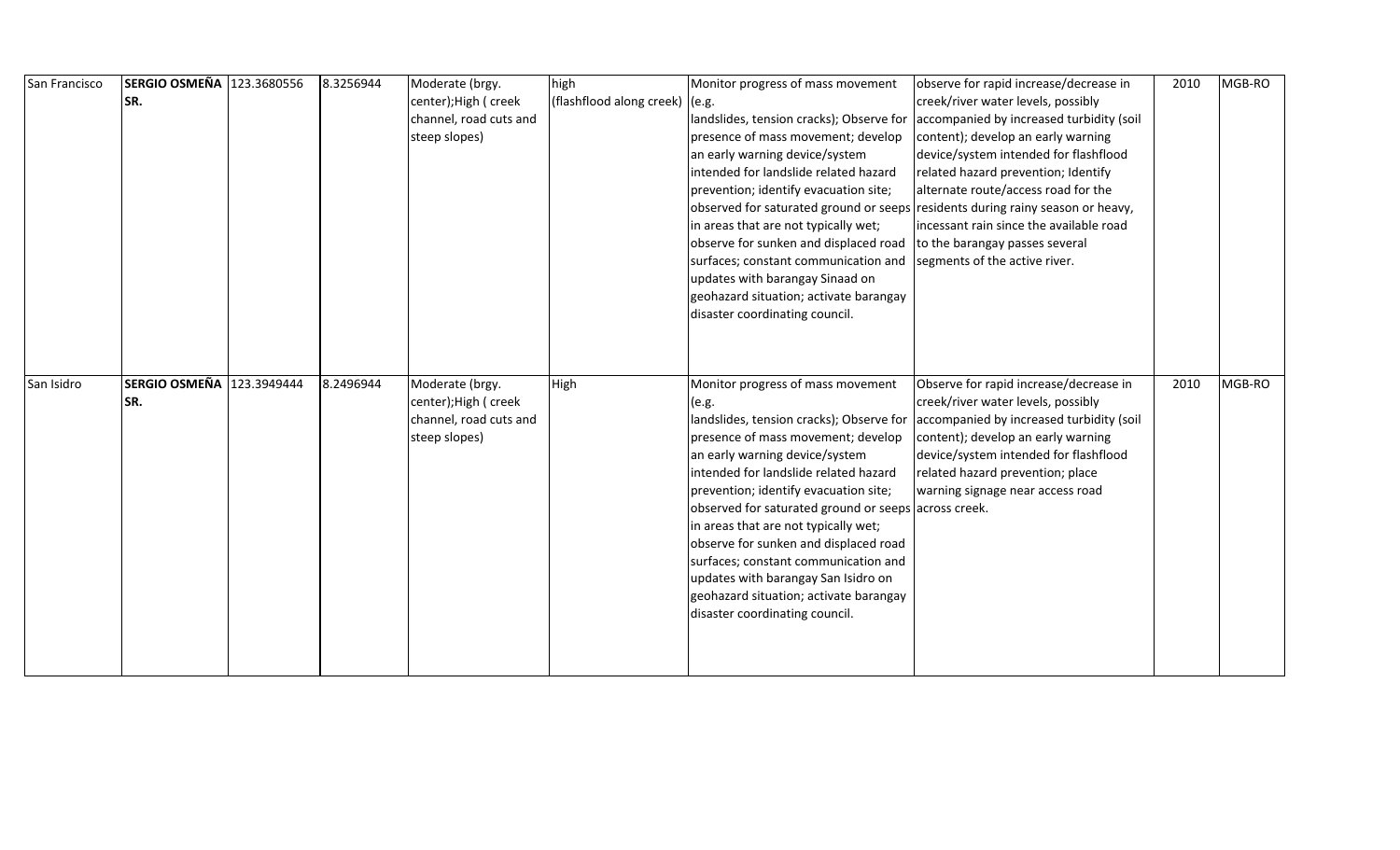| San Jose | SERGIO OSMEÑA 123.4294444 | 8.2952778 | High | llow | Barangay center is within landslide                          | observe for rapid increase/decrease in   | 2010 | MGB-RO |  |
|----------|---------------------------|-----------|------|------|--------------------------------------------------------------|------------------------------------------|------|--------|--|
|          | SR.                       |           |      |      | (flashflood along creek) accumulation zone; Monitor progress | creek/river water levels, possibly       |      |        |  |
|          |                           |           |      |      | of mass movement (e.g. landslides,                           | accompanied by increased turbidity (soil |      |        |  |
|          |                           |           |      |      | tension cracks); Observe for presence                        | content); develop an early warning       |      |        |  |
|          |                           |           |      |      | of mass movement; develop an early                           | device/system intended for flashflood    |      |        |  |
|          |                           |           |      |      | warning device/system intended for                           | related hazard prevention;               |      |        |  |
|          |                           |           |      |      | landslide related hazard prevention;                         |                                          |      |        |  |
|          |                           |           |      |      | identify evacuation site (away                               |                                          |      |        |  |
|          |                           |           |      |      | from the steep slope near the barangay                       |                                          |      |        |  |
|          |                           |           |      |      | center); observed for saturated ground                       |                                          |      |        |  |
|          |                           |           |      |      | or seeps in areas that are not typically                     |                                          |      |        |  |
|          |                           |           |      |      | wet; observe for sunken and displaced                        |                                          |      |        |  |
|          |                           |           |      |      | road surfaces; constant communication                        |                                          |      |        |  |
|          |                           |           |      |      | and updates with Barangay Wilben on                          |                                          |      |        |  |
|          |                           |           |      |      | geohazard situation; identify relocation                     |                                          |      |        |  |
|          |                           |           |      |      | site for residents located at the foot                       |                                          |      |        |  |
|          |                           |           |      |      | and mid slope of the steeply sloping                         |                                          |      |        |  |
|          |                           |           |      |      | hilly section; activate barangay disaster                    |                                          |      |        |  |
|          |                           |           |      |      | coordinating council.                                        |                                          |      |        |  |
|          |                           |           |      |      |                                                              |                                          |      |        |  |
|          |                           |           |      |      |                                                              |                                          |      |        |  |
|          |                           |           |      |      |                                                              |                                          |      |        |  |
|          |                           |           |      |      |                                                              |                                          |      |        |  |
|          |                           |           |      |      |                                                              |                                          |      |        |  |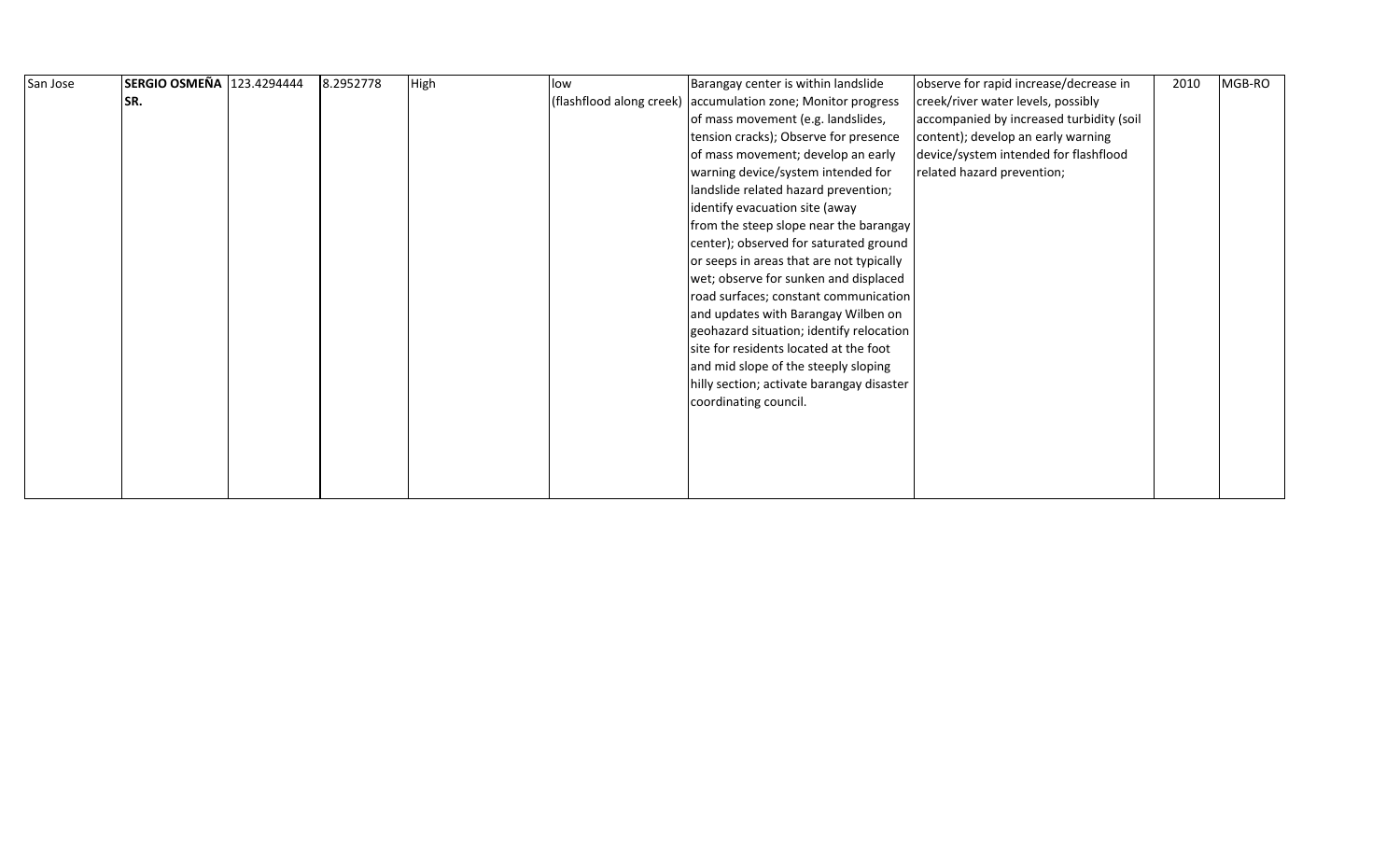| San Juan | SERGIO OSMEÑA 123.4807222 | 8.2663889 | low (brgy. center); High | High                           | Monitor progress of mass movement        | observe for rapid increase/decrease in   | 2010 | MGB-RO |
|----------|---------------------------|-----------|--------------------------|--------------------------------|------------------------------------------|------------------------------------------|------|--------|
|          | SR.                       |           | (creek channel, road     | (flashflood along Kata-        | (e.g.                                    | creek/river water levels, possibly       |      |        |
|          |                           |           | cuts and steep slopes)   | asan Creek,                    | landslides, tension cracks); Observe for | accompanied by increased turbidity (soil |      |        |
|          |                           |           |                          | locally called Salug           | presence of mass movement; develop       | content); develop an early warning       |      |        |
|          |                           |           |                          | River)                         | an early warning device/system           | device/system intended for flashflood    |      |        |
|          |                           |           |                          |                                | intended for landslide related hazard    | related hazard prevention;               |      |        |
|          |                           |           |                          |                                | prevention; identify evacuation site;    |                                          |      |        |
|          |                           |           |                          |                                | observed for saturated ground or seeps   |                                          |      |        |
|          |                           |           |                          |                                | in areas that are not typically wet;     |                                          |      |        |
|          |                           |           |                          |                                | constant                                 |                                          |      |        |
|          |                           |           |                          |                                | communication and updates with           |                                          |      |        |
|          |                           |           |                          |                                | barangay                                 |                                          |      |        |
|          |                           |           |                          |                                | Dampalan on geohazard situation;         |                                          |      |        |
|          |                           |           |                          |                                | activate                                 |                                          |      |        |
|          |                           |           |                          |                                | barangay disaster coordinating council.  |                                          |      |        |
|          |                           |           |                          |                                |                                          |                                          |      |        |
|          |                           |           |                          |                                |                                          |                                          |      |        |
|          |                           |           |                          |                                |                                          |                                          |      |        |
| Sinaad   | SERGIO OSMEÑA 123.3732778 | 8.3569444 | High                     | high                           | Monitor progress of mass movement        | observe for rapid increase/decrease in   | 2010 | MGB-RO |
|          | SR.                       |           |                          | (flashflood along creek) (e.g. |                                          | creek/river water levels, possibly       |      |        |
|          |                           |           |                          |                                | landslides, tension cracks); Observe for | accompanied by increased turbidity (soil |      |        |
|          |                           |           |                          |                                | presence of mass movement; develop       | content); develop an early warning       |      |        |
|          |                           |           |                          |                                | an early warning device/system           | device/system intended for flashflood    |      |        |
|          |                           |           |                          |                                | intended for landslide related hazard    | related hazard prevention;               |      |        |
|          |                           |           |                          |                                | prevention; identify evacuation site;    |                                          |      |        |
|          |                           |           |                          |                                | observed for saturated ground or seeps   |                                          |      |        |
|          |                           |           |                          |                                | in areas that are not typically wet;     |                                          |      |        |
|          |                           |           |                          |                                | observe for sunken and displaced road    |                                          |      |        |
|          |                           |           |                          |                                | surfaces; constant communication and     |                                          |      |        |
|          |                           |           |                          |                                | updates with barangay Biayon on          |                                          |      |        |
|          |                           |           |                          |                                | geohazard relocation site; activate      |                                          |      |        |
|          |                           |           |                          |                                | barangay disaster coordinating council.  |                                          |      |        |
|          |                           |           |                          |                                |                                          |                                          |      |        |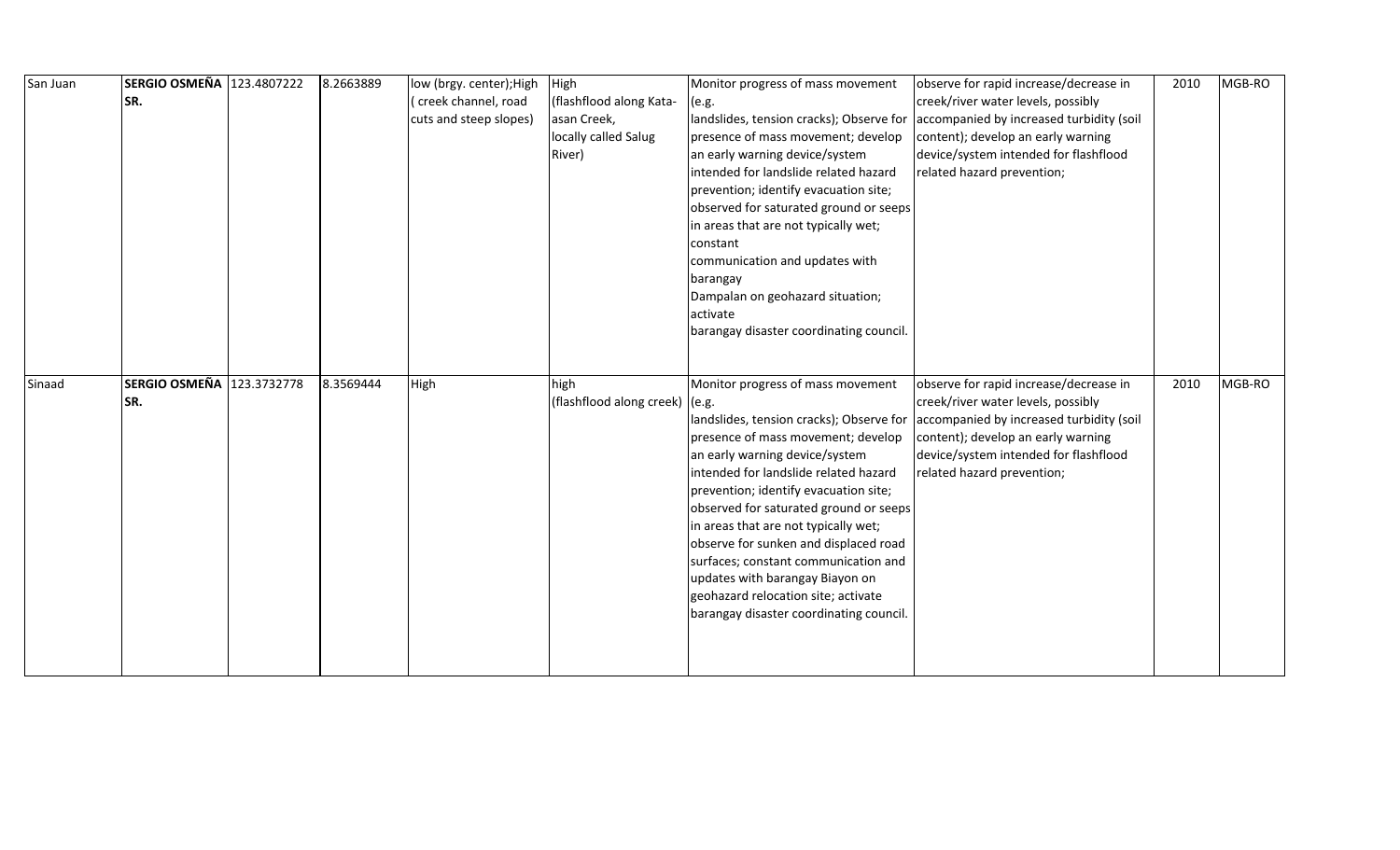| Sinai  | SERGIO OSMEÑA 123.5112500 | 8.2993056 | Moderate (brgy.                  | high                             | Monitor progress of mass movement                                    | observe for rapid increase/decrease in                                      | 2010 | MGB-RO |
|--------|---------------------------|-----------|----------------------------------|----------------------------------|----------------------------------------------------------------------|-----------------------------------------------------------------------------|------|--------|
|        | SR.                       |           | proper); High (creek             | (flashflood along creek)         | (e.g.                                                                | creek/river water levels, possibly                                          |      |        |
|        |                           |           | channel/steep slopes             |                                  | landslides, tension cracks); Observe for                             | accompanied by increased turbidity (soil                                    |      |        |
|        |                           |           | near barangay hall and           |                                  | presence of mass movement; develop                                   | content); develop an early warning                                          |      |        |
|        |                           |           | road                             |                                  | an early warning device/system                                       | device/system intended for flashflood                                       |      |        |
|        |                           |           | cuts)                            |                                  | intended for landslide related hazard                                | related hazard prevention;                                                  |      |        |
|        |                           |           |                                  |                                  | prevention; identify evacuation site;                                |                                                                             |      |        |
|        |                           |           |                                  |                                  | observed for saturated ground or seeps                               |                                                                             |      |        |
|        |                           |           |                                  |                                  | in areas that are not typically wet;                                 |                                                                             |      |        |
|        |                           |           |                                  |                                  | observe for sunken and displaced road                                |                                                                             |      |        |
|        |                           |           |                                  |                                  | surfaces constant communication and                                  |                                                                             |      |        |
|        |                           |           |                                  |                                  | updates with Barangay Poblacion                                      |                                                                             |      |        |
|        |                           |           |                                  |                                  | Alto/MDCC on geohazard situation;                                    |                                                                             |      |        |
|        |                           |           |                                  |                                  | activate barangay disaster coordinating                              |                                                                             |      |        |
|        |                           |           |                                  |                                  | council.                                                             |                                                                             |      |        |
|        |                           |           |                                  |                                  |                                                                      |                                                                             |      |        |
|        |                           |           |                                  |                                  |                                                                      |                                                                             |      |        |
|        |                           |           |                                  |                                  |                                                                      |                                                                             |      |        |
| Situbo | SERGIO OSMEÑA 123.5020000 | 8.3077222 | Moderate (brgy.                  | high                             | Monitor progress of mass movement                                    | observe for rapid increase/decrease in                                      | 2010 | MGB-RO |
|        | SR.                       |           | center);High                     | (flashflood along creek) $(e.g.$ |                                                                      | creek/river water levels, possibly                                          |      |        |
|        |                           |           | (creek channel/steep             |                                  | andslides, tension cracks); Observe for                              | accompanied by increased turbidity (soil                                    |      |        |
|        |                           |           | slopes<br>near barangay hall and |                                  | presence of mass movement; develop<br>an early warning device/system | content); develop an early warning<br>device/system intended for flashflood |      |        |
|        |                           |           | road                             |                                  | intended for landslide related hazard                                | related hazard prevention;                                                  |      |        |
|        |                           |           | cuts)                            |                                  | prevention; identify evacuation site;                                |                                                                             |      |        |
|        |                           |           |                                  |                                  | observed for saturated ground or seeps                               |                                                                             |      |        |
|        |                           |           |                                  |                                  | in areas that are not typically wet;                                 |                                                                             |      |        |
|        |                           |           |                                  |                                  | observe for sunken and displaced road                                |                                                                             |      |        |
|        |                           |           |                                  |                                  | surfaces constant communication and                                  |                                                                             |      |        |
|        |                           |           |                                  |                                  | updates with Barangay Biayon on                                      |                                                                             |      |        |
|        |                           |           |                                  |                                  | geohazard situation; activate barangay                               |                                                                             |      |        |
|        |                           |           |                                  |                                  | disaster coordinating council.                                       |                                                                             |      |        |
|        |                           |           |                                  |                                  |                                                                      |                                                                             |      |        |
|        |                           |           |                                  |                                  |                                                                      |                                                                             |      |        |
|        |                           |           |                                  |                                  |                                                                      |                                                                             |      |        |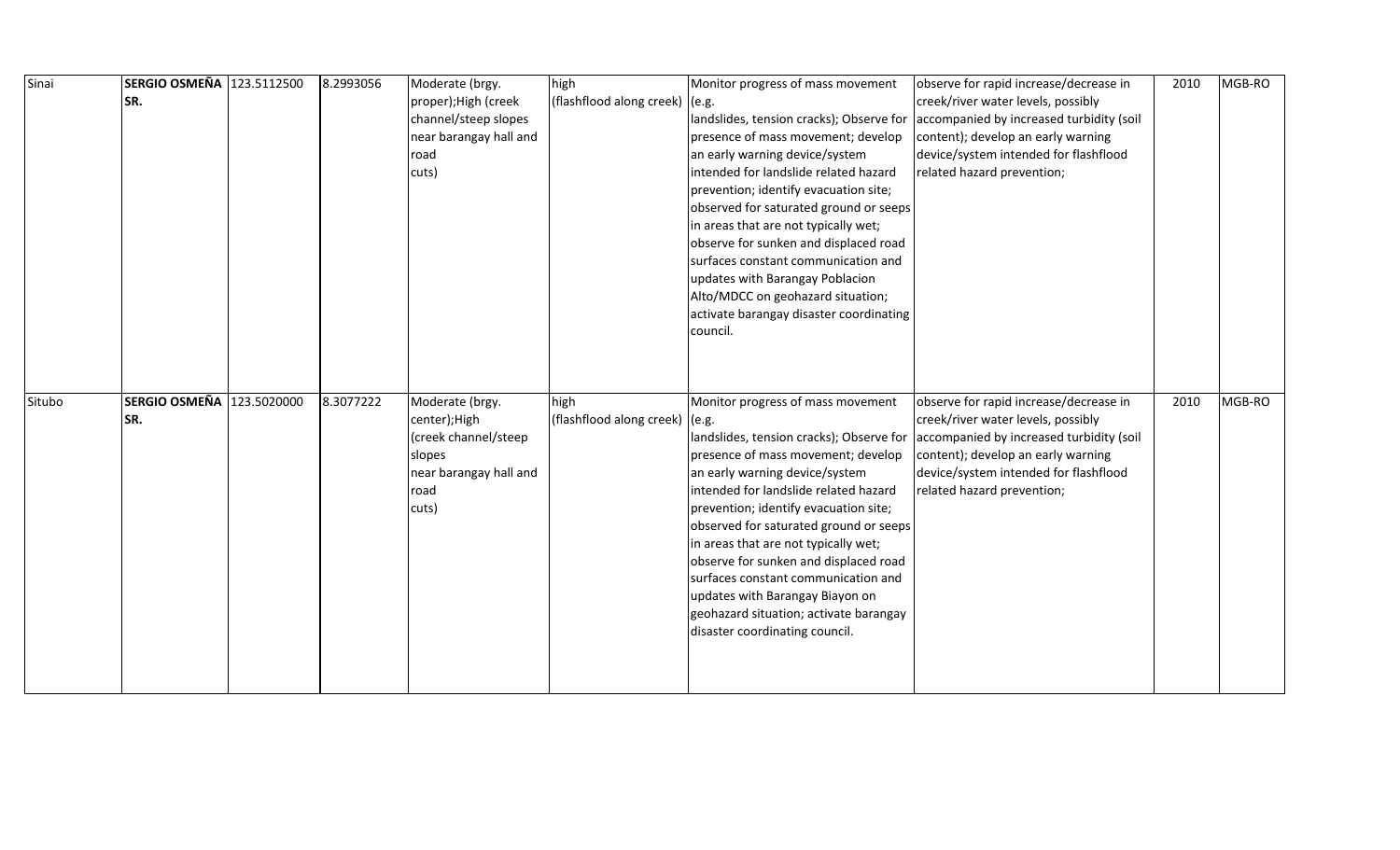| Tinago     | SERGIO OSMEÑA 123.3676667 | 8.2350833 | Moderate (brgy.        | Low          | Monitor progress of mass movement                                              | observe for rapid increase/decrease in   | 2010 | MGB-RO |
|------------|---------------------------|-----------|------------------------|--------------|--------------------------------------------------------------------------------|------------------------------------------|------|--------|
|            | SR.                       |           | center); High ( creek  |              | (e.g.                                                                          | creek/river water levels, possibly       |      |        |
|            |                           |           | channel, road cuts and |              | landslides, tension cracks); Observe for                                       | accompanied by increased turbidity (soil |      |        |
|            |                           |           | steep slopes)          |              | presence of mass movement; develop                                             | content); develop an early warning       |      |        |
|            |                           |           |                        |              | an early warning device/system                                                 | device/system intended for flashflood    |      |        |
|            |                           |           |                        |              | intended for landslide related hazard                                          | related hazard prevention; Identify      |      |        |
|            |                           |           |                        |              | prevention; identify evacuation site;                                          | alternate route/access road for the      |      |        |
|            |                           |           |                        |              | observed for saturated ground or seeps residents during rainy season or heavy, |                                          |      |        |
|            |                           |           |                        |              | in areas that are not typically wet;                                           | incessant rain since the available road  |      |        |
|            |                           |           |                        |              | observe for sunken and displaced road                                          | to the barangay passes several           |      |        |
|            |                           |           |                        |              | surfaces; constant communication and                                           | segments of the active river.            |      |        |
|            |                           |           |                        |              | updates with barangay San Isidro on                                            |                                          |      |        |
|            |                           |           |                        |              | geohazard situation; activate barangay                                         |                                          |      |        |
|            |                           |           |                        |              | disaster coordinating council.                                                 |                                          |      |        |
|            |                           |           |                        |              |                                                                                |                                          |      |        |
|            |                           |           |                        |              |                                                                                |                                          |      |        |
|            |                           |           |                        |              |                                                                                |                                          |      |        |
|            |                           |           |                        |              |                                                                                |                                          |      |        |
| Tinindugan | SERGIO OSMEÑA 123.3588889 | 8.2813889 | Moderate (brgy.        | None         | Monitor progress of mass movement                                              |                                          | 2010 | MGB-RO |
|            | SR.                       |           | center); High (steep   | (sheetflood) | (e.g.                                                                          |                                          |      |        |
|            |                           |           | slopes/ Elementary     |              | landslides, tension cracks); Observe for                                       |                                          |      |        |
|            |                           |           | school)                |              | presence of mass movement; develop                                             |                                          |      |        |
|            |                           |           |                        |              | an early warning device/system                                                 |                                          |      |        |
|            |                           |           |                        |              | intended for landslide related hazard                                          |                                          |      |        |
|            |                           |           |                        |              | prevention; identify evacuation site;                                          |                                          |      |        |
|            |                           |           |                        |              | observed for saturated ground or seeps                                         |                                          |      |        |
|            |                           |           |                        |              | in areas that are not typically wet;                                           |                                          |      |        |
|            |                           |           |                        |              | observe for sunken and displaced road                                          |                                          |      |        |
|            |                           |           |                        |              | surfaces; constant communication and                                           |                                          |      |        |
|            |                           |           |                        |              | updates with barangay Venus on                                                 |                                          |      |        |
|            |                           |           |                        |              | geohazard situation; activate barangay                                         |                                          |      |        |
|            |                           |           |                        |              | disaster coordinating council.                                                 |                                          |      |        |
|            |                           |           |                        |              |                                                                                |                                          |      |        |
|            |                           |           |                        |              |                                                                                |                                          |      |        |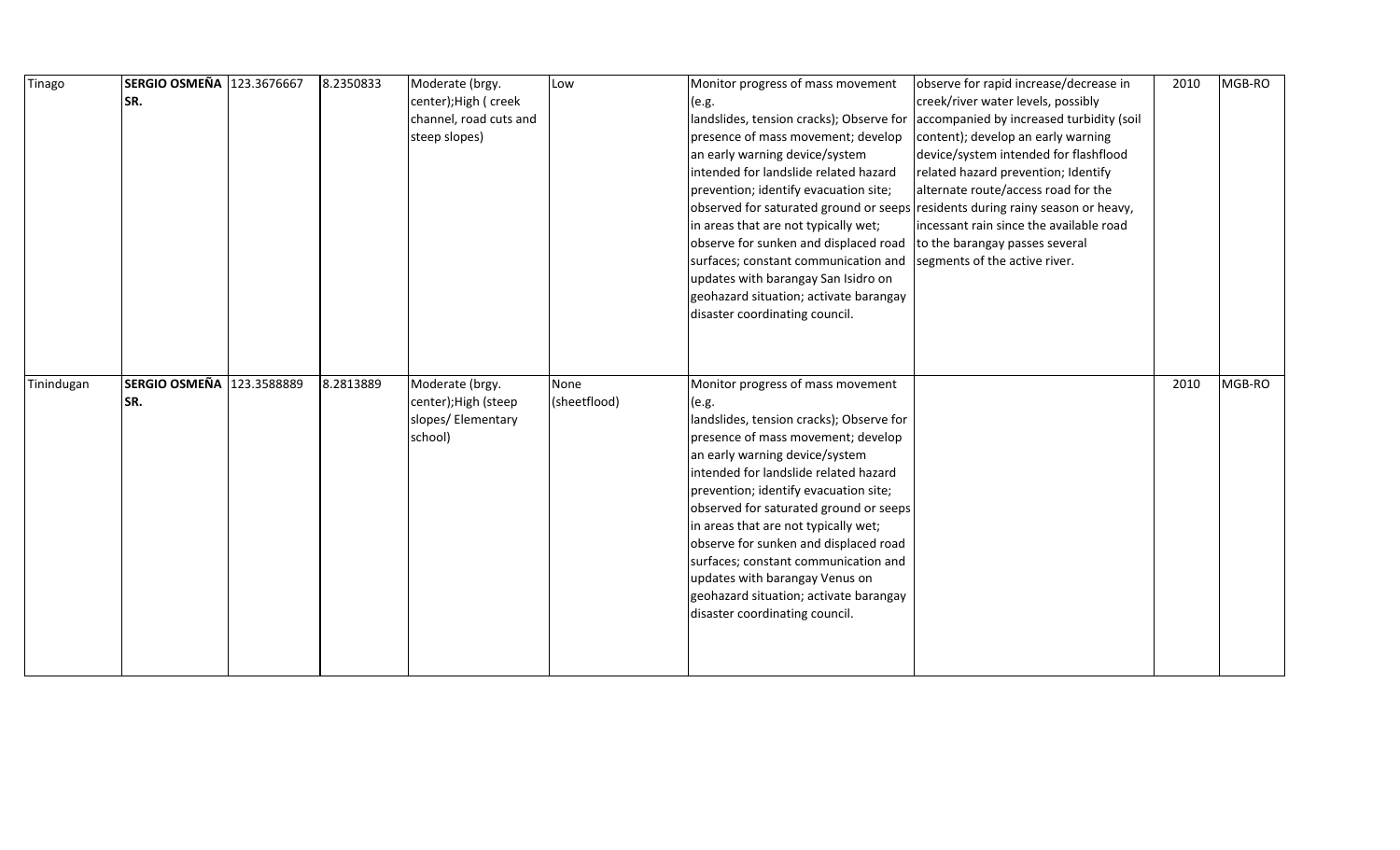| Tuburan | SERGIO OSMEÑA 123.5569444 | 8.3094444 | moderate (brgy.        | high                           | Monitor progress of mass movement        | observe for rapid increase/decrease in   | 2010 | MGB-RO |
|---------|---------------------------|-----------|------------------------|--------------------------------|------------------------------------------|------------------------------------------|------|--------|
|         | SR.                       |           | center); High (Layawan | (flashflood along creek) (e.g. |                                          | creek/river water levels, possibly       |      |        |
|         |                           |           | River channel, steep   |                                | landslides, tension cracks); Observe for | accompanied by increased turbidity (soil |      |        |
|         |                           |           | slopes and road cuts)  |                                | presence of mass movement; develop       | content); develop an early warning       |      |        |
|         |                           |           |                        |                                | an early warning device/system           | device/system intended for flashflood    |      |        |
|         |                           |           |                        |                                | intended for landslide related hazard    | related hazard prevention;               |      |        |
|         |                           |           |                        |                                | prevention; identify evacuation site     |                                          |      |        |
|         |                           |           |                        |                                | (top ridge); observed for saturated      |                                          |      |        |
|         |                           |           |                        |                                | ground or seeps in areas that are not    |                                          |      |        |
|         |                           |           |                        |                                | typically wet; constant communication    |                                          |      |        |
|         |                           |           |                        |                                | and updates with Barangay Penacio on     |                                          |      |        |
|         |                           |           |                        |                                | geohazard situation; activate barangay   |                                          |      |        |
|         |                           |           |                        |                                | disaster coordinating council.           |                                          |      |        |
|         |                           |           |                        |                                |                                          |                                          |      |        |
|         |                           |           |                        |                                |                                          |                                          |      |        |
| Venus   | SERGIO OSMEÑA 123.5047222 | 8.2719444 | Low (brgy.             | None to low                    | Monitor progress of mass movement        | Put up canals for surface run-off during | 2010 | MGB-RO |
|         | SR.                       |           | center);Moderate/high  | (sheetflood and                | (e.g.                                    | heavy downpour                           |      |        |
|         |                           |           | (steep slopes and road | flashflood)                    | landslides, tension cracks); Observe for |                                          |      |        |
|         |                           |           | cuts)                  |                                | presence of mass movement; develop       |                                          |      |        |
|         |                           |           |                        |                                | an early warning device/system           |                                          |      |        |
|         |                           |           |                        |                                | intended for landslide related hazard    |                                          |      |        |
|         |                           |           |                        |                                | prevention; identify evacuation site;    |                                          |      |        |
|         |                           |           |                        |                                | observed for saturated ground or seeps   |                                          |      |        |
|         |                           |           |                        |                                | in areas that are not typically wet;     |                                          |      |        |
|         |                           |           |                        |                                | constant                                 |                                          |      |        |
|         |                           |           |                        |                                | communication and updates with           |                                          |      |        |
|         |                           |           |                        |                                | barangay                                 |                                          |      |        |
|         |                           |           |                        |                                | Poblacion Bajo on geohazard situation;   |                                          |      |        |
|         |                           |           |                        |                                | activate barangay disaster coordinating  |                                          |      |        |
|         |                           |           |                        |                                | council.                                 |                                          |      |        |
|         |                           |           |                        |                                |                                          |                                          |      |        |